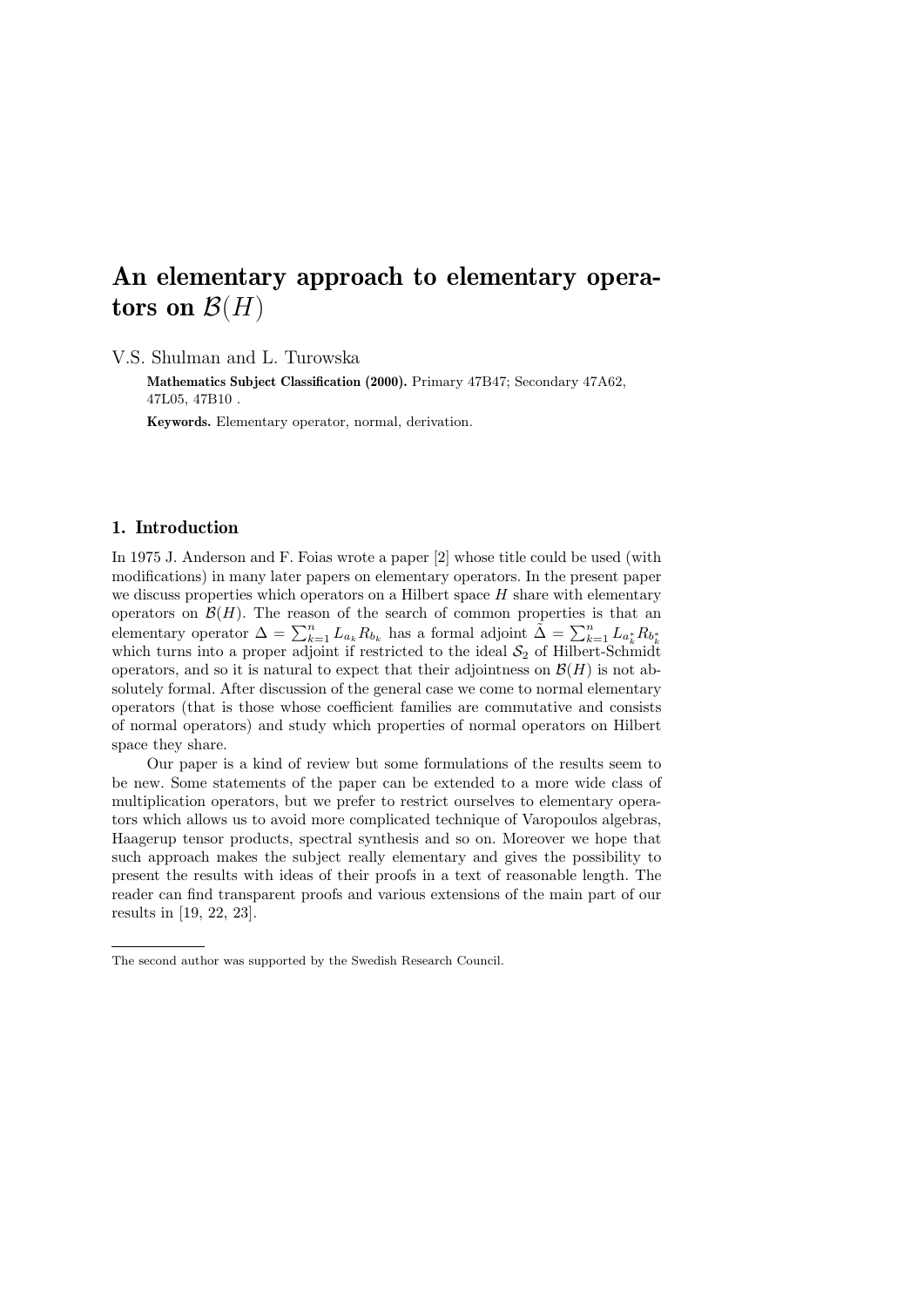#### 1.1. Notations

Let H be a Hilbert space,  $\mathcal{B}(H)$  be the space of bounded linear operators on H. We denote by  $S_p$ ,  $1 \leq p < \infty$ , a Schatten-von-Neumann ideal and write  $|| \cdot ||_p$  for the corresponding norm and let  $\mathcal{S}_{\infty}$  to denote the space of compact operators.

Let us say that an operator (or a family of operators) is *multicyclic* or has finite multicyclicity if there is a finite set of vectors which is not contained in its proper closed invariant subspace.

For a subset  $M$  of a metric space we say that its Hausdorff dimension does not exceed a number  $r > 0$  if there exist  $C > 0$  such that for  $\epsilon > 0$  there is a covering  $\mathcal{B} = \{\beta_i\}$  of M by pairwise disjoint Borel sets with  $\text{diam}\beta_i < \epsilon$  and  $|\mathcal{B}|_r := (\sum_j (\text{diam}\beta_j)^r \leq C.$ 

If  $A = (A_1, ..., A_n)$  is a family of commuting normal operators then by  $\sigma(A)$ we denote the joint spectrum, and by  $E_{\mathbb{A}}(\cdot)$  the spectral measure of A.

We say that the *essential dimension* of  $\mathbb{A}$  does not exceed  $r > 0$  (and write ess-dim  $A \leq r$ ) if there is a subset D of  $\sigma(A)$  such that  $E_A(\sigma(A) \setminus D) = 0$  and  $\dim(D) \leq r$ .

### 2. Approximate inverse intertwinings

The proofs of many further statements are based on several results of very general nature which we gather in the present section. The reader can consider them as exercises in functional analysis, (s)he can also find their solutions in Section 6 of [22].

Let  $\mathfrak{X}$  and  $\mathfrak{Y}$  be topological vector spaces,  $\Phi : \mathfrak{X} \to \mathfrak{Y}$  a continuous imbedding with dense range, and let S and T be operators acting in  $\mathfrak X$  and  $\mathfrak Y$ , respectively, intertwined by the mapping  $\Phi$ :  $T\Phi = \Phi S$ . We write in this case that we are given an intertwining triple (or just an intertwining)  $(\Phi, S, T)$ .

A net of linear mappings  $F_{\alpha} : \mathfrak{Y} \to \mathfrak{X}$  is called an *approximate inverse* intertwining (AII) for the intertwining  $(\Phi, S, T)$  if

(a)  $F_{\alpha} \Phi \rightarrow 1_{\mathfrak{X}},$ 

(b)  $\Phi F_\alpha \to 1_{\mathfrak{Y}}$  and

(c)  $F_{\alpha}T - SF_{\alpha} \rightarrow 0_{\mathfrak{X}}$ 

in the topology of simple convergence.

Denote by  $\Phi^{-1}$  the full inverse image under the mapping  $\Phi: \Phi^{-1}(M) = \{x \in$  $\mathfrak{X} \mid \Phi(x) \in M$  for any  $M \subset \mathfrak{Y}$  (non-necessarily  $M \subset \Phi(\mathfrak{X})$ ). As usual the range of a map  $X$  is denoted by im  $X$ .

**Theorem 2.1.** If the intertwinings  $(\Phi, S_i, T_i)$ ,  $1 \leq i \leq n$ , have a common AII, then

$$
\Phi^{-1}(\sum_i \operatorname{im} T_i) \subset \overline{\sum_i \operatorname{im} S_i}.
$$

Let  $H$  be a Hilbert space equipped with the weak operator topology.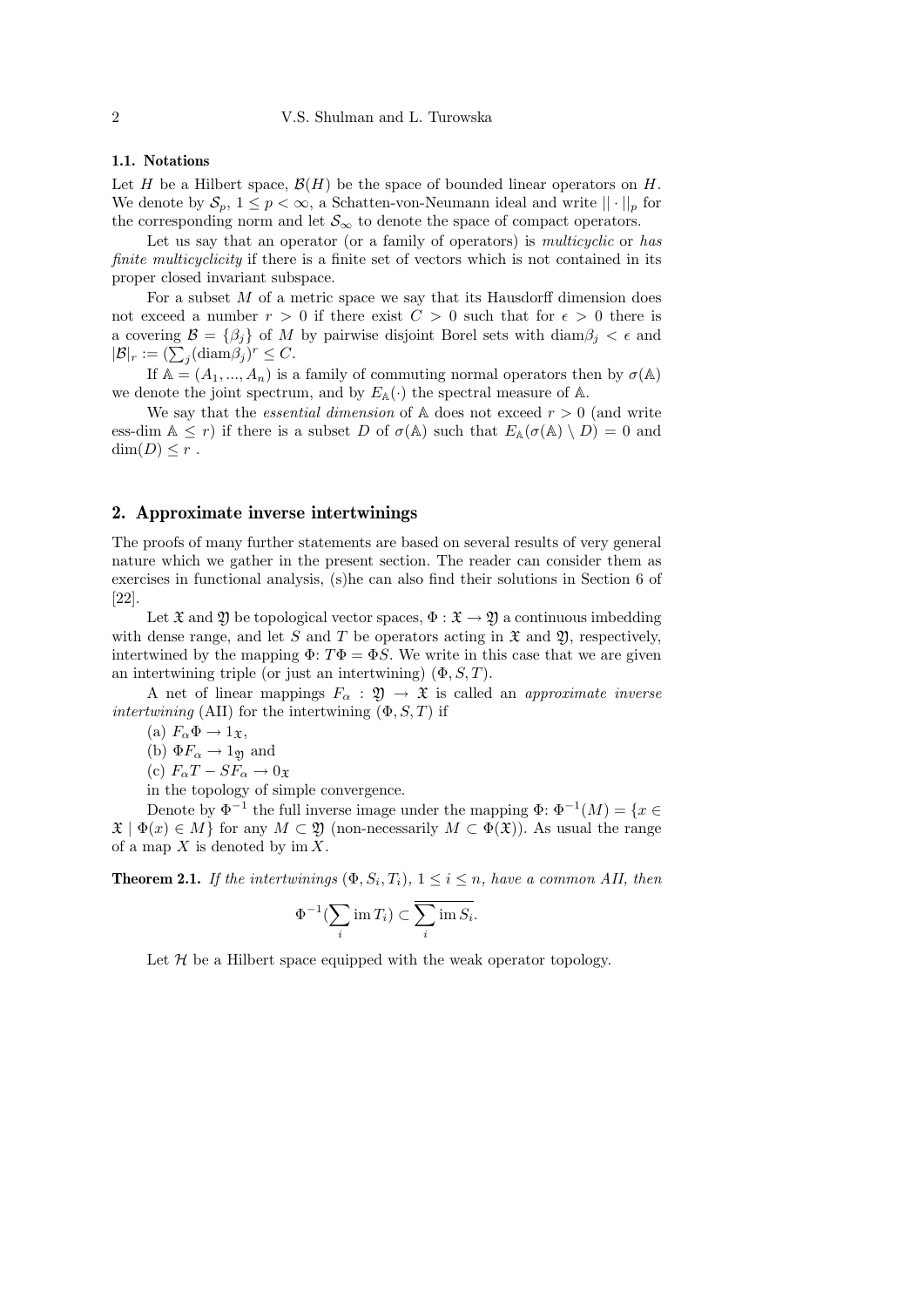An elementary approach to elementary operators on  $\mathcal{B}(H)$  3

Corollary 2.2. If  $\mathfrak{X} = \mathcal{H}$  and  $(\Phi, S, T)$  has an AII, then

$$
\Phi(\ker S^*) \cap \operatorname{im} T = \{0\}.
$$

**Theorem 2.3.** Let  $\Phi$  intertwine pairs  $S_i$ ,  $T_i$  (i = 1, 2). Suppose that  $\mathfrak{X}$  is a Banach space equipped with a weak topology, and  $||S_2x|| \le ||S_1x||$  for any  $x \in \mathfrak{X}$ . If  $(\Phi, S_1, T_1)$  has AII then

$$
T_1^{-1}(\operatorname{im}\Phi)\subset T_2^{-1}(\operatorname{im}\Phi)
$$

and

$$
||\Phi^{-1}T_2y|| \le ||\Phi^{-1}T_1y|| \tag{2.1}
$$

for any  $y \in T_1^{-1}(\text{im }\Phi)$ .

The following result is an immediate consequence of Theorem 2.3.

**Corollary 2.4.** Let  $\mathfrak{X} = \mathcal{H}$ . Suppose that S is a normal operator on H and that the intertwinings  $(\Phi, S, T_1)$ ,  $(\Phi, S^*, T_2)$  have AII's (not necessarily coinciding). Then  $T_1^{-1}(\text{im }\Phi) = T_2^{-1}(\text{im }\Phi)$  and

$$
||\Phi^{-1}T_2y|| = ||\Phi^{-1}T_1y||
$$

for any  $y \in T_1^{-1}(\text{im }\Phi) = T_2^{-1}(\text{im }\Phi)$ .

In particular, ker  $T_1 = \ker T_2$ .

Let  $(\Phi, S, T)$  be an intertwining. If  $\mathfrak X$  is a dual Banach space with the weak-<sup>\*</sup> topology (for example if  $\mathfrak{X} = \mathcal{H}$ ) then to obtain an AII it suffices to construct a net of operators  $F_{\alpha} : \mathfrak{Y} \to \mathfrak{X}$  which satisfies a weakened version of (AII)-conditions:

(a')  $F_{\alpha}\Phi x$  is bounded for each  $x \in \mathfrak{X}$ ,

(b')  $\Phi F_{\alpha} \to 1_{\mathfrak{Y}}$  and

(c')  $(F_{\alpha}T - SF_{\alpha})y$  is bounded for each  $y \in Y$ .

In general a net satisfying  $((a'), (b'), (c'))$  is called an approximate inner semiintertwining for  $(\Phi, S, T)$  (AIS, for short).

Denote by  $\mathfrak{X}^*$  the space of continuous antilinear functionals on  $\mathfrak{X}$ , endowed with the weak-<sup>\*</sup> topology (in particular,  $\mathcal{H}^* = \mathcal{H}$ ). The adjoint operators (on  $\mathcal{X}^*$ or between  $\mathcal{X}^*$  and  $\mathcal{Y}^*$ ) are defined in the usual way. In particular, the adjoint of an operator on  $H$  has the usual meaning.

It is not difficult to see that if  $\{F_{\alpha}\}\$ is an AII for  $(\Phi, S, T)$  then  $\{F_{\alpha}^*\}$  is an AII for  $(\Phi^*, T^*, S^*)$ .

Let  $\Phi : \mathcal{H} \to \mathfrak{Y}$  intertwine operators  $S, S^*$  with  $T_1, T_2$ . Let  $\{F_\alpha\} : \mathfrak{Y} \to$ H be an AII for the intertwining  $(\Phi, S, T_1)$ . It is called a *\*-approximate inverse intertwining* (\*-AII) for the ordered pair  $((\Phi, S, T_1), (\Phi, S^*, T_2))$  if  $\{F_\alpha^* F_\alpha\}$  is an AII for  $(\Phi \Phi^*, T_1^*, T_2)$ .

A ∗-approximate inverse semiintertwining (∗-AIS) is defined in a similar way: it is an AIS (= AII)  ${F_\alpha}$  for  $(\Phi, S, T_1)$  such that  ${F_\alpha^*}F_\alpha$  is an AIS for  $(\Phi\Phi^*,T_1^*,T_2).$ 

**Theorem 2.5.** (i) If the pair  $((\Phi, S, T_1), (\Phi, S^*, T_2))$  has \*-AIS, then  $(\operatorname{im} T_1) \cap T_2^{-1}(\Phi \Phi^*(\mathfrak{Y}^*)) \subset \Phi(\mathcal{H}).$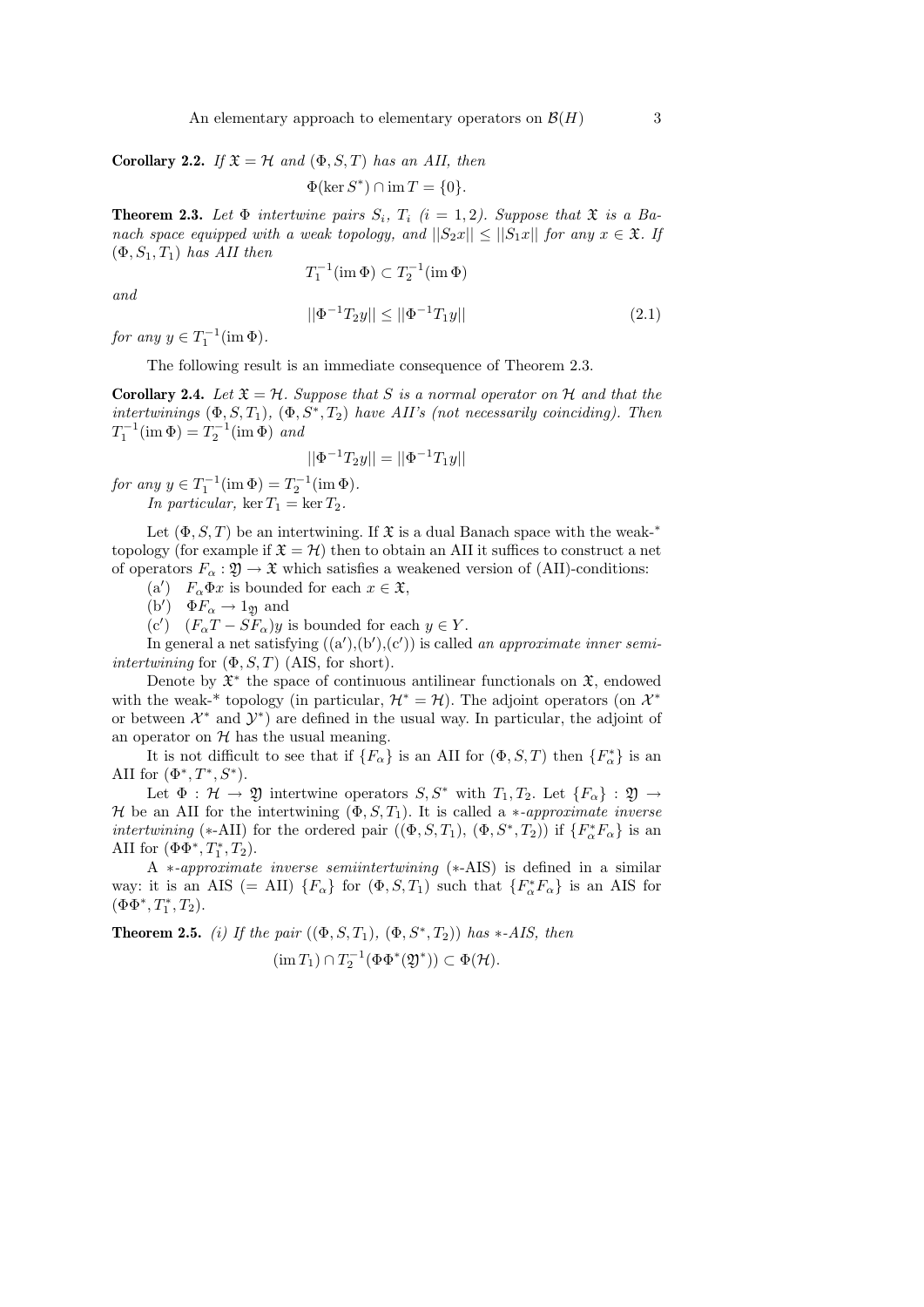(*ii*) If 
$$
((\Phi, S, T_1), (\Phi, S^*, T_2))
$$
 has \*-*AII*, then  

$$
||\Phi^{-1}(T_1y)||^2 = \langle (\Phi\Phi^*)^{-1}(T_2T_1y), y \rangle
$$

for any  $y \in (T_2T_1)^{-1}(\Phi \Phi^*(\mathcal{Y}^*)).$ 

**Corollary 2.6.** If  $((\Phi, S, T_1), (\Phi, S^*, T_2))$  has a \*-AIS then  $\text{im } T_1 \cap \ker T_2 = \{0\}.$ 

We will finish by a result which has some similarity to Theorem 2.3 but is not related to AII's.

**Theorem 2.7.** Let  $\Phi : \mathcal{H} \to \mathfrak{Y}$  intertwine commuting normal operators  $S_1, S_2$  with operators  $T_1$  and  $T_2$  respectively. Suppose that

$$
\ker(S_1) \cap \Phi^{-1}(T_2\mathfrak{Y}) = \{0\}.
$$

Let  $||S_2h|| \le ||S_1h||$  for each  $h \in \mathcal{H}$ . Then the inequality (2.1) holds for each  $y \in \mathfrak{Y}$ such that  $T_1y \in \Phi(\mathcal{H})$  and  $T_2y \in \Phi(\mathcal{H})$ .

Corollary 2.8. Let  $\Phi : \mathcal{H} \to \mathfrak{Y}$  intertwine a normal operator S with  $T_1$  and its adjoint  $S^*$  with  $T_2$ . Suppose that  $\text{ker}(S) \cap \Phi^{-1}(T_2 \mathfrak{Y}) = \{0\}$ . Then the inequality (2.1) holds for each  $y \in \mathfrak{Y}$  such that  $T_1y \in \Phi(\mathcal{H})$  and  $T_2y \in \Phi(\mathcal{H})$ .

### 3. General elementary operators: the range

Here by  $\Delta$  we denote an elementary operator  $\sum_{i=1}^{n} L_{A_i} R_{B_i}$  on  $\mathcal{B}(H)$ :

$$
\Delta(X) = \sum_{i=1}^{n} A_i X B_i
$$

and set

$$
\widetilde{\Delta}(X) = \sum_{i=1}^{n} A_i^* X B_i^*.
$$

We denote by  $\Delta_p$  and  $\tilde{\Delta}_p$  the restriction of  $\Delta$  and respectively  $\tilde{\Delta}$  to the ideal  $\mathcal{S}_p$ ,  $1 \le p \le \infty$  (by  $S_{\infty}$  as usually we denote the ideal  $\mathcal{K}(H)$  of all compact operators).

## 3.1. The intersection with the kernel of adjoint

For each operator acting on a Hilbert space, the closure of its range has zero intersection with the kernel of its adjoint. We will discuss related conditions for elementary operators, that is

$$
\overline{\Delta(\mathcal{B}(H))} \cap \ker \tilde{\Delta} = \{0\}
$$
\n(3.1)

or more strong one

$$
\|\Delta(X) + Y\| \ge C\|Y\| \text{ for all } X \in \mathcal{B}(H), Y \in \ker \tilde{\Delta} \text{ and some } C > 0,
$$
 (3.2)

(which means that the angle between  $\overline{\Delta(\mathcal{B}(H))}$  and ker  $\tilde{\Delta}$  is non-zero), or more weak ones

$$
\Delta(\mathcal{B}(H)) \cap \ker \tilde{\Delta} = \{0\}
$$
\n(3.3)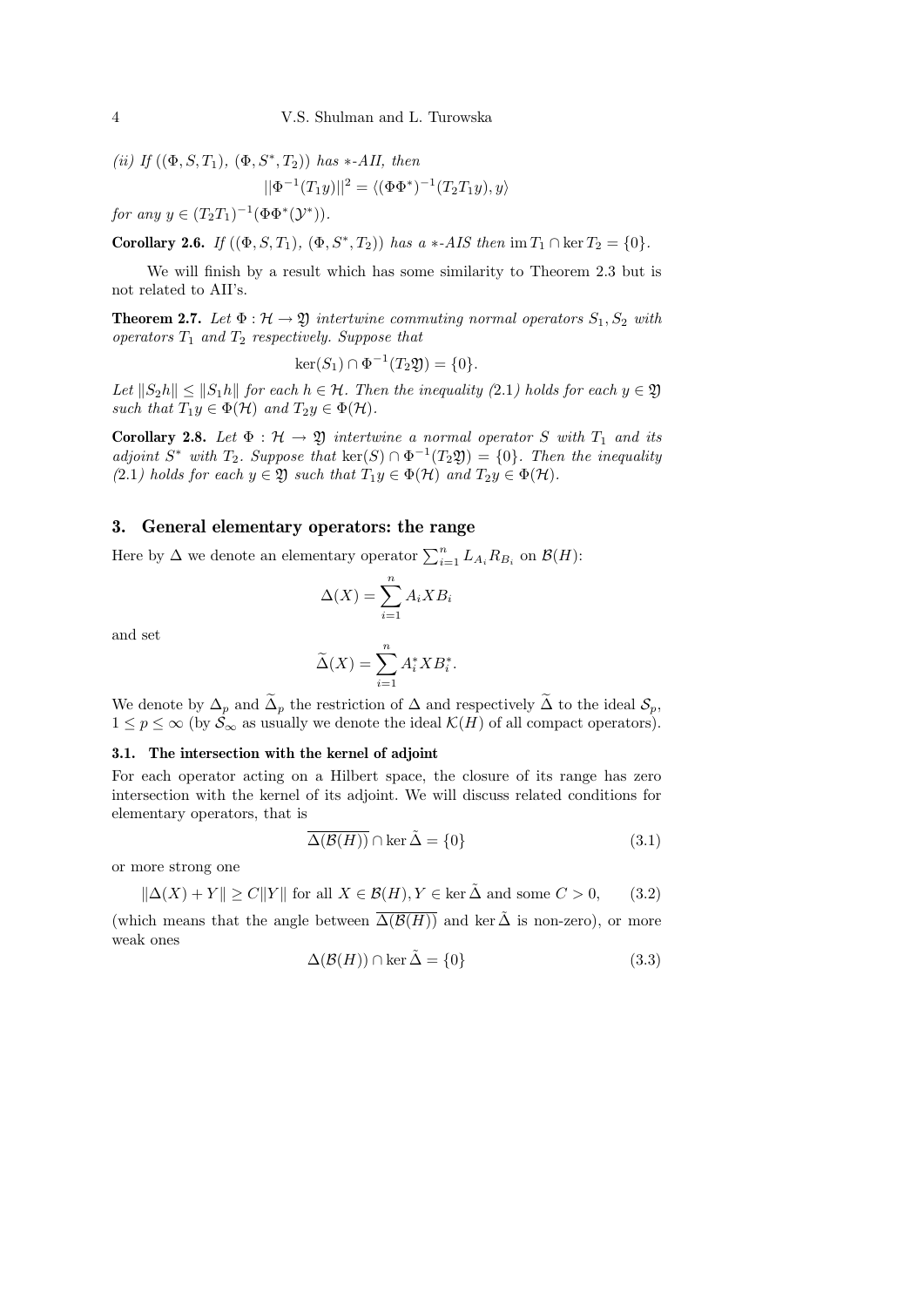and

$$
\Delta(\mathcal{S}_p) \cap \ker \tilde{\Delta}_p = \{0\}.
$$
\n(3.4)

The last conditions can be rewritten as follows:

$$
\ker \tilde{\Delta}\Delta = \ker \Delta. \tag{3.5}
$$

and

$$
\ker \tilde{\Delta}_p \Delta_p = \ker \Delta_p \tag{3.6}
$$

respectively. Note that the validity of (3.5) for a class of operators can have strong consequences. For example if it is true for an operator  $\Delta$  which commutes with  $\Delta$  then ker  $\Delta \subset \text{ker } \Delta$ . On this way one can obtain various extensions of the Fuglede-Putnam theorem (see Section 4).

**Problem 1.** Is (3.5) true for inner derivations, that is for operators  $\Delta = L_A - R_A$ ?

The positive answer was known for the case that  $A$  is a weighted shift [11] or a subnormal operator with a cyclic vector [11]. Moreover it was shown in [11] that in the latter case the condition  $(3.1)$  holds. If A is normal then even  $(3.2)$  holds with  $C = 1$  [2]. But in general (3.1) is not true for inner derivations: Anderson [3] has shown that the closure of the image of  $L_A - R_A$  can contain  $1_H$ .

Note that the intersection of the left part of  $(3.3)$  with  $S_1$  is trivial; moreover the following much stronger condition holds:

$$
\overline{\Delta(\mathcal{B}(H))}^{w^*} \cap \ker \tilde{\Delta}_1 = \{0\}.
$$
 (3.7)

Here  $\overline{\Delta(\mathcal{B}(H))}^{w^*}$  denotes the closure of  $\Delta(\mathcal{B}(H))$  in the weak-\* topology. To verify (3.7) note that if  $X \in \text{ker } \tilde{\Delta}_1$  then  $tr(X^*\Delta(Y)) = tr(\tilde{\Delta}(X)^*Y) = 0$  for each  $Y \in$  $\mathcal{B}(H)$ . Hence  $tr(X^*Z) = 0$  for each  $Z \in \overline{\Delta(\mathcal{B}(H))}^{w^*}$ . It follows that  $tr(X^*X) = 0$ for  $X \in \overline{\Delta(\mathcal{B}(H))}^{w^*} \cap \ker \tilde{\Delta}_1$ .

It would be important to prove the triviality of the intersection of the left part of (3.3) with  $S_2$ :

**Problem 2.** For which elementary operators  $\Delta$  does the equality

$$
\Delta(\mathcal{B}(H)) \cap \ker \widetilde{\Delta}_2 = 0 \tag{3.8}
$$

hold?

We conjecture that for all. But could it be proved at least for inner derivations?

It will be shown in Section 4 that (3.8) is true (in a more strong version) for all normal elementary operators.

Some conditions which are sufficient for (3.5) can be written in terms close in spirit to Voiculescu's notion of quasidiagonality with respect to a symmetrically normed ideal [26]. We restrict ourselves to Schatten ideals  $S_p$  for simplicity.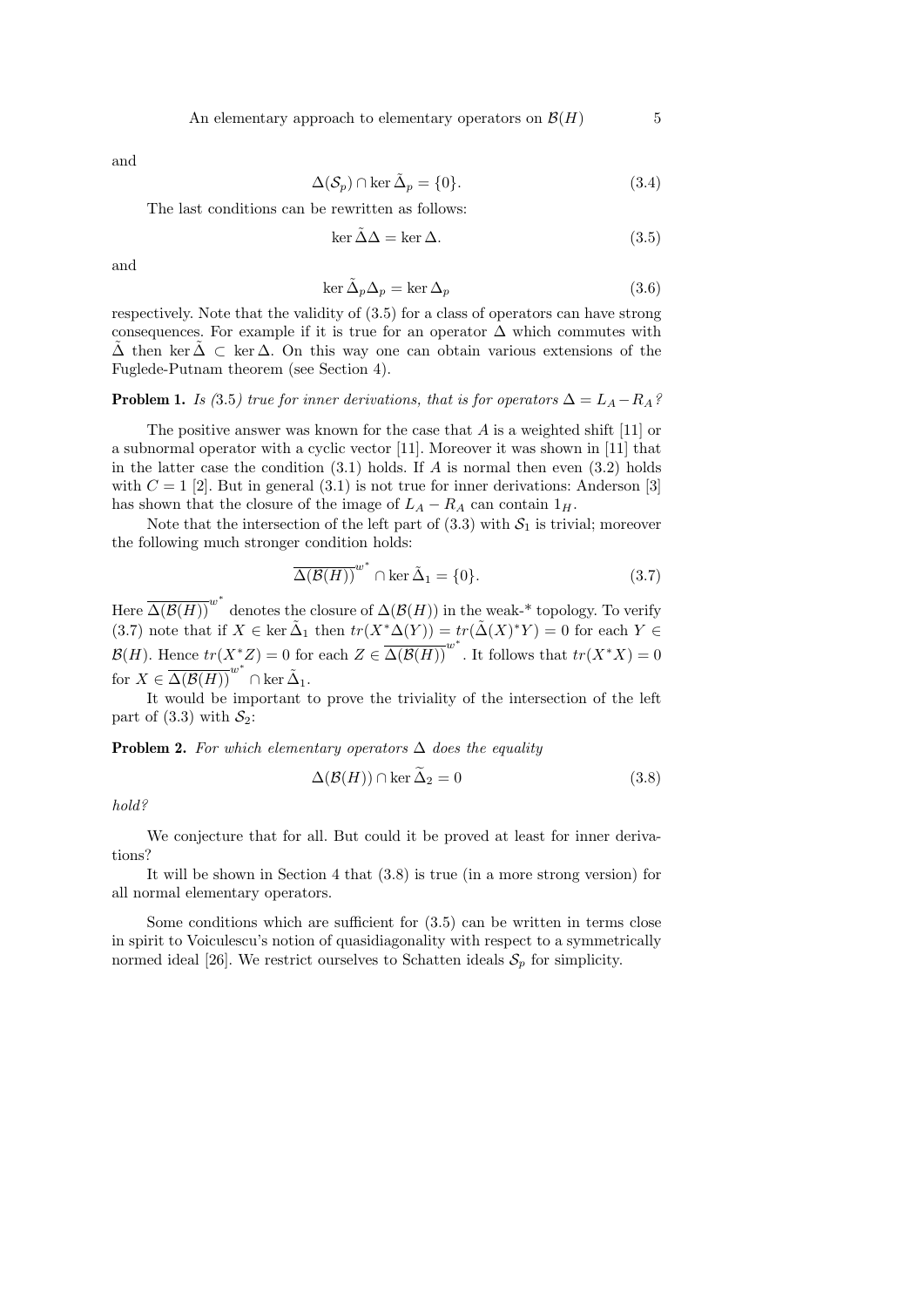Let us say that a family  $\mathbb{A} = \{A_k : 1 \leq k \leq m\}$  of operators is p-semidiagonal if there exists a sequence of projections  $P_n$  of finite rank such that  $P_n \to 1$  in the strong operator topology, and

$$
\sup ||[A_k, P_n]||_p < \infty, \text{ for each } k \le m.
$$

n

It is clear that if  $p_1 < p_2$  then each  $p_1$ -semidiagonal family is  $p_2$ -semidiagonal. In particular, 1-semidiagonality is the strongest of these conditions. Clearly, any family is  $\infty$ -semidiagonal, where  $\|\cdot\|_{\infty}$  is the operator norm.

Let us list some examples of p-semidiagonal families (see [22] for transparent proofs or references).

1) Any family of operators with matrices (with respect to some basis) supported by a finite number of diagonals (i.e.  $a_{ij} = 0$  if  $|i - j| > m$  for some  $m \in \mathbb{N}$ ) is 1-semidiagonal. One of the simplest classes of such examples consists of families of weighted shifts.

This class of examples can be considerably extended as follows.

If  $(a_{ij})$  is a matrix of an operator A in a basis  $\{e_n\}_{n=1}^{\infty}$ , let us set  $|A|_n =$  $\sup_{|i-j|=n}|a_{ij}|$  and  $|A|_{diag}=\sum_{n=1}^{\infty}n|A|_n$ . We say that A is diagonally bounded (with respect to the basis  $\{e_n\}_{n=1}^{\infty}$ ) if  $|A|_{diag} < \infty$ . Then:

2) Any family of diagonally bounded (with respect to the same basis) operators is 1-semidiagonal.

As a consequence we obtain the following result of Voiculescu [26]:

3) Any family which belongs to the algebra of operators on  $L_2(\mathbb{T})$  generated by shifts  $u(t) \mapsto u(t - \theta)$  and multiplication operators by twice differentiable functions  $f \in C^2(\mathbb{T})$  (we will call the elements of these algebras "generalized Bishop's operatos"), is 1-semidiagonal.

To deduce this from 2), it suffices to calculate the matrices of shift and multiplication operators in the standard basis  $e_k = \exp(ikt)$ ,  $k \in \mathbb{Z}$ .

4) It is important that all normal operators of finite multicyclicity are 2 semidiagonal. More generally, if  $f_1, ..., f_n$  are Lipschitz functions on the spectrum of a normal operator A, then the family  $(f_1(A),..., f_n(A))$  is p-semidiagonal where p is the Hausdorff dimension of  $\sigma(A)$ .

Slightly more general, if the essential dimension of a family  $A = (A_1, ..., A_n)$ of commuting normal operators does not exceed  $p \leq 2$  then A is p-semidiagonal.

5) Any multicyclic almost normal operator A is 2-semidiagonal ([25]).

Recall that an operator A is *almost normal* if its self-commutator  $[A^*, A]$  is nuclear.

**Theorem 3.1.** If the left coefficient family  $\mathbb A$  of an elementary operator  $\Delta$  is 1semidiagonal then the equality  $(3.3)$  holds.

If  $\mathbb A$  is  $p/(p-2)$ -semidiagonal then (3.4) holds.

Of course one could impose the same restriction (of 1-semidiagonality) on the right coefficient family  $\mathbb B$  of  $\Delta$ .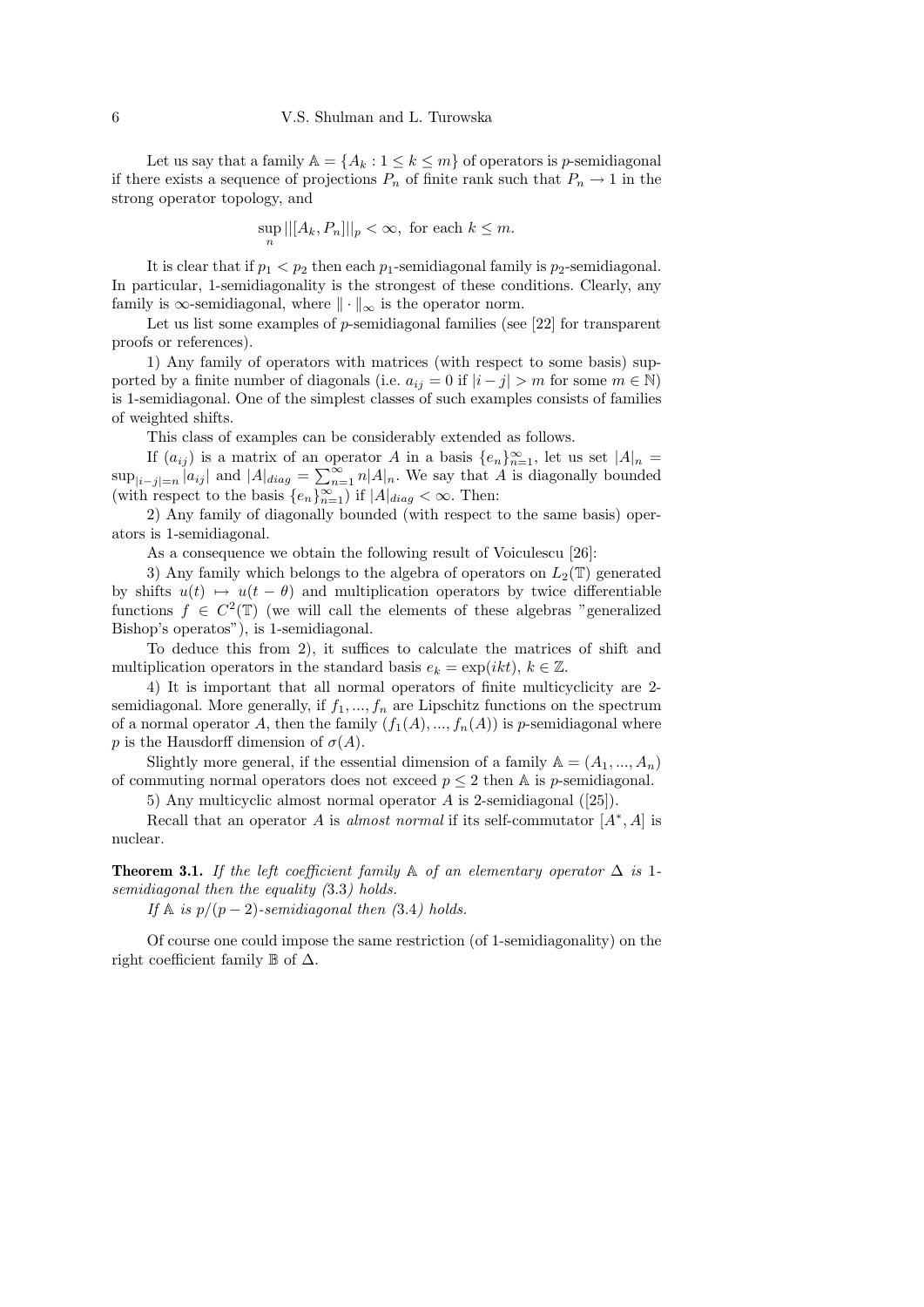Problem 3. Find a condition which involves both coefficient families so that  $(3.3)$ or  $(3.4)$  is valid. In particular, does  $(3.3)$  hold if both A and B are 2-semidiagonal?

To outline the proof of Theorem 3.1, note that the operators  $\Delta$  and  $\Delta_p$  are intertwined by the injection  $\Phi_p: \mathcal{S}_p \to \mathcal{B}(H)$ . Similarly the injection  $\Phi_{p_1,p_2}: \mathcal{S}_{p_1} \to$  $\mathcal{S}_{p_2}$ , intertwines  $\Delta_{p_1}$  and  $\Delta_{p_2}$  for  $p_1 \leq p_2$ . If A is p-semidiagonal then one can use the projections  $P_n$  from the definition of semidiagonality, to construct an AII for these intertwinings by setting  $F_n(X) = P_n X$ . We describe firstly the results that relate properties of  $\Delta$  and  $\Delta_2$ : this is important because the latter acts on the Hilbert space  $\mathcal{H} = \mathcal{S}_2$  and its adjoint is  $\Delta_2$ .

**Theorem 3.2.** (i) If the left coefficient family  $\mathbb{A}$  of  $\Delta$  is 2-semidiagonal then there exists an AII for  $(\Phi_2, \Delta_2, \Delta)$ .

- (*ii*) If  $\mathbb A$  is 1-semidiagonal then
	- (a) there exists a \*-AIS for  $(\Phi_2, \Delta_2, \Delta)$  and  $(\Phi_2, \widetilde{\Delta}_2, \widetilde{\Delta})$ ;
	- (b) there exists an AII for  $(\Phi_2, \Delta_2, \Delta_\infty)$ ;
	- (c) there exists a \*-AII for  $(\Phi_2, \Delta_2, \Delta_\infty)$  and  $(\Phi_2, \widetilde{\Delta}_2, \widetilde{\Delta}_\infty)$ .

(iii) If  $\mathbb A$  is  $p/(p-2)$ -semidiagonal,  $p > 2$ , then there exists a \*-AII for  $(\Phi_{2,p}, \Delta_2, \Delta_p)$  and  $(\Phi_{2,p}, \tilde{\Delta}_2, \tilde{\Delta}_p)$ 

Now to prove Theorem 3.1 it suffices to apply Theorem 3.2 (parts (ii-a) and (iii)) and Corollary 2.6.

#### 3.2. Hyponormality

Let us say that an elementary operator  $\Delta$  is *formally positive* if  $tr(\Delta(X)X^*) \geq 0$ for each  $X \in \mathcal{S}_2$ . Furthermore  $\Delta$  is *formally hyponormal* if  $\tilde{\Delta}\Delta - \Delta\tilde{\Delta}$  is formally positive.

**Theorem 3.3.** Let  $\Delta$  be formally hyponormal and let its left coefficient family  $\mathbb A$  be 2-semidiagonal.

(i) If  $\Delta(X) \in \mathcal{S}_2$ , for some  $X \in \mathcal{B}(H)$ , then  $\widetilde{\Delta}(X) \in \mathcal{S}_2$  and

$$
\|\Delta(X)\|_2 \ge \|\Delta(X)\|_2.
$$

As a consequence we get (ii) ker  $\Delta \subset \ker \widetilde{\Delta}$ .

Indeed, by Theorem 3.2 (i), the assumption of 2-semidiagonality implies the existence of AII for  $(\Phi_2, \Delta_2, \Delta)$ . Since formal hyponormality of  $\Delta$  means that  $\Delta_2$  is a hyponormal operator, the inequality  $\|\tilde{\Delta}(X)\|_2 \leq \|\Delta(X)\|_2$  holds for each operator  $X \in \mathcal{S}_2$ . It remains to apply Theorem 2.3 to the intertwinings  $(\Phi_2, \Delta_2, \Delta)$ and  $(\Phi_2, \widetilde{\Delta}_2, \widetilde{\Delta})$ .

Considering elementary operators of the form  $\Delta = L_A + R_B$  it is easy to see that  $\Delta \Delta - \Delta \Delta = L_{[A^*,A]} + R_{[B,B^*]}$ . Therefore such operator is formally hyponormal if A and  $B^*$  are hyponormal. One can also show that the converse is also true. Note that if a hyponormal operator A is multicyclic then its selfcommutator  $[A^*, A]$  is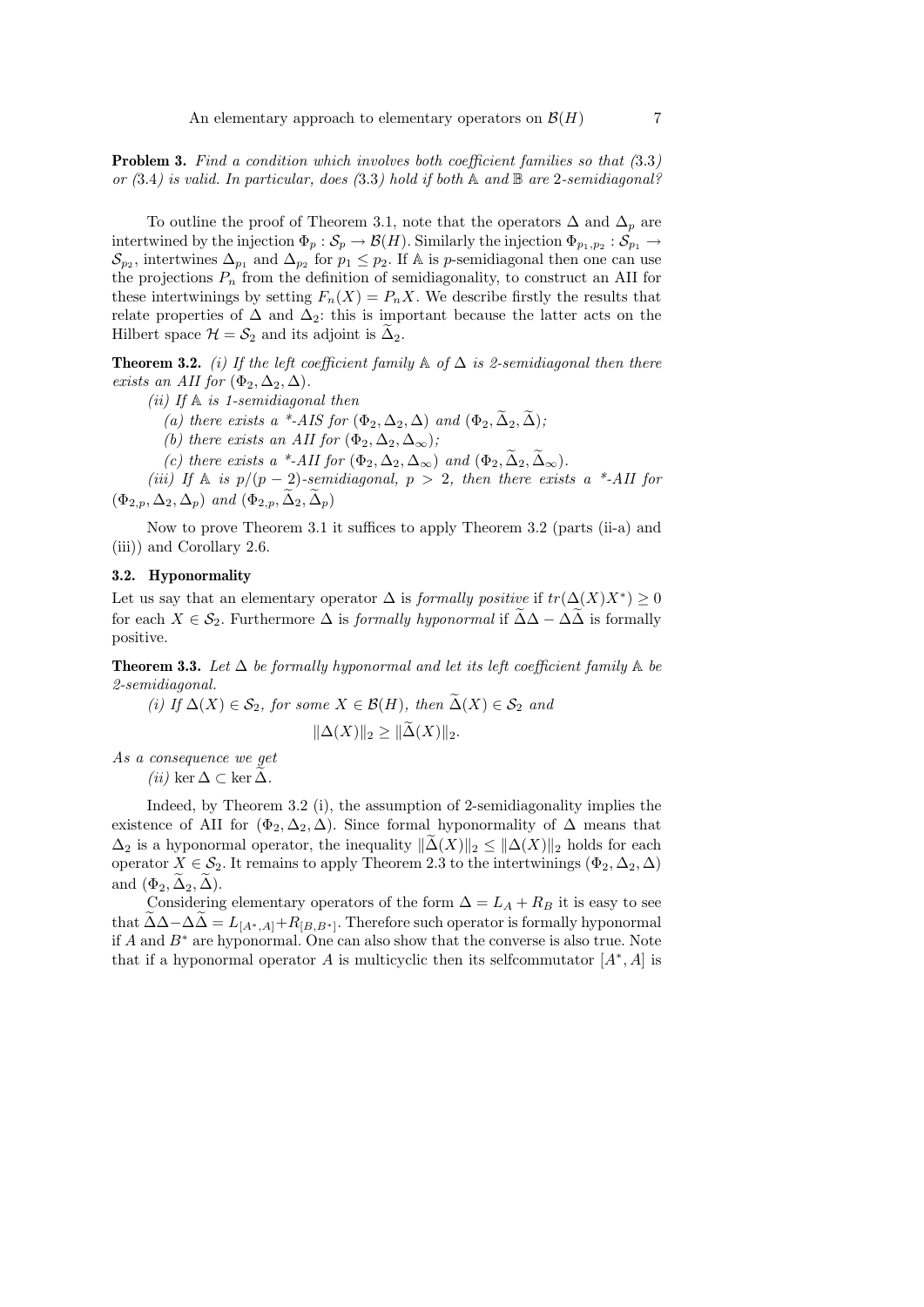nuclear ([4]) so A is almost normal. Taking into account that multicyclic normal operators are 2-semidiagonal we apply Theorem 3.3 and obtain

Corollary 3.4. Let operators  $A$  and  $B^*$  be hyponormal and multicyclic. Then

$$
||AX - XB||_2 \ge ||A^*X - XB^*||_2 \tag{3.9}
$$

for each operator X such that  $AX - XB \in \mathcal{S}_2$ .

This result from [22] was proved earlier under more restrictive conditions on A, B and X (see [7] and numerous references therein).

Theorem 3.3 is related to the following result which is not restricted by hyponormality assumptions.

**Theorem 3.5.** If  $A$  is 1-semidiagonal then

$$
\|\Delta(X)\|_2^2 = tr(X^*\tilde{\Delta}\Delta(X))\tag{3.10}
$$

for each compact operator X such that  $\widetilde{\Delta}\Delta(X) \in \mathcal{S}_1$ .

This statement can be proved in the same way as the previous results by using Theorem 2.5 (ii) and Theorem 3.2 (ii-c).

To see its relation to Theorem 3.3, note that if  $\Delta$  is formally hyponormal then clearly  $tr(X^*\widetilde{\Delta}\Delta(X)) \geq tr(X^*\Delta\widetilde{\Delta}(X)).$ 

#### 3.3. Ranges of derivations and traces of commutators

Now we will study which trace class operators can belong to the range of an elementary operator  $\Delta$ . For this we need information about AII's for the intertwinings  $(\Phi_1, \Delta_1, \Delta)$  and  $(\Phi_{1,p}, \Delta_1, \Delta_p)$ .

It will be convenient, for each  $p \in (1, \infty)$ , to denote by p' the number  $\frac{p}{p-1}$ , and set  $p' = 1$  if  $p = \infty$ ,  $p' = \infty$  if  $p = 1$ .

**Theorem 3.6.** (i) If the left coefficient family  $\mathbb{A}$  of  $\Delta$  is 1-semidiagonal then there exists an AIS for  $(\Phi_1, \Delta_1, \Delta)$ .

(ii) If  $\mathbb A$  is p'-semidiagonal then there exists an AII for  $(\Phi_{1,p}, \Delta_1, \Delta_p)$ .

Applying Theorem 2.1 we deduce from part (ii) of Theorem 3.6

**Corollary 3.7.** If  $\mathbb A$  is p'-semidiagonal then  $\mathcal{S}_1 \cap \Delta(\mathcal{S}_p)$  is contained in the  $\|\cdot\|_1$ closure of  $\Delta(\mathcal{S}_1)$ .

In particular,

**Corollary 3.8.** Let the coefficients of  $\Delta$  satisfy the condition  $\sum_{i=1}^{n} B_i A_i = 0$ . If A is p'-semidiagonal then  $tr(\Delta(X)) = 0$  for each operator  $\overline{X} \in \mathcal{S}_p$  for which  $\Delta(X) \in \mathcal{S}_1$ .

Indeed if  $Y \in \mathcal{S}_1$  then  $tr(\Delta(Y)) = tr(\sum_{i=1}^n B_i A_i Y) = 0$ , so the result follows from Corollary 3.7 and the continuity of trace on  $S_1$ .

The result can be applied to the problem "when the trace of a commutator is equal to 0?". It is well known that a commutator  $[A, X]$  has zero trace if X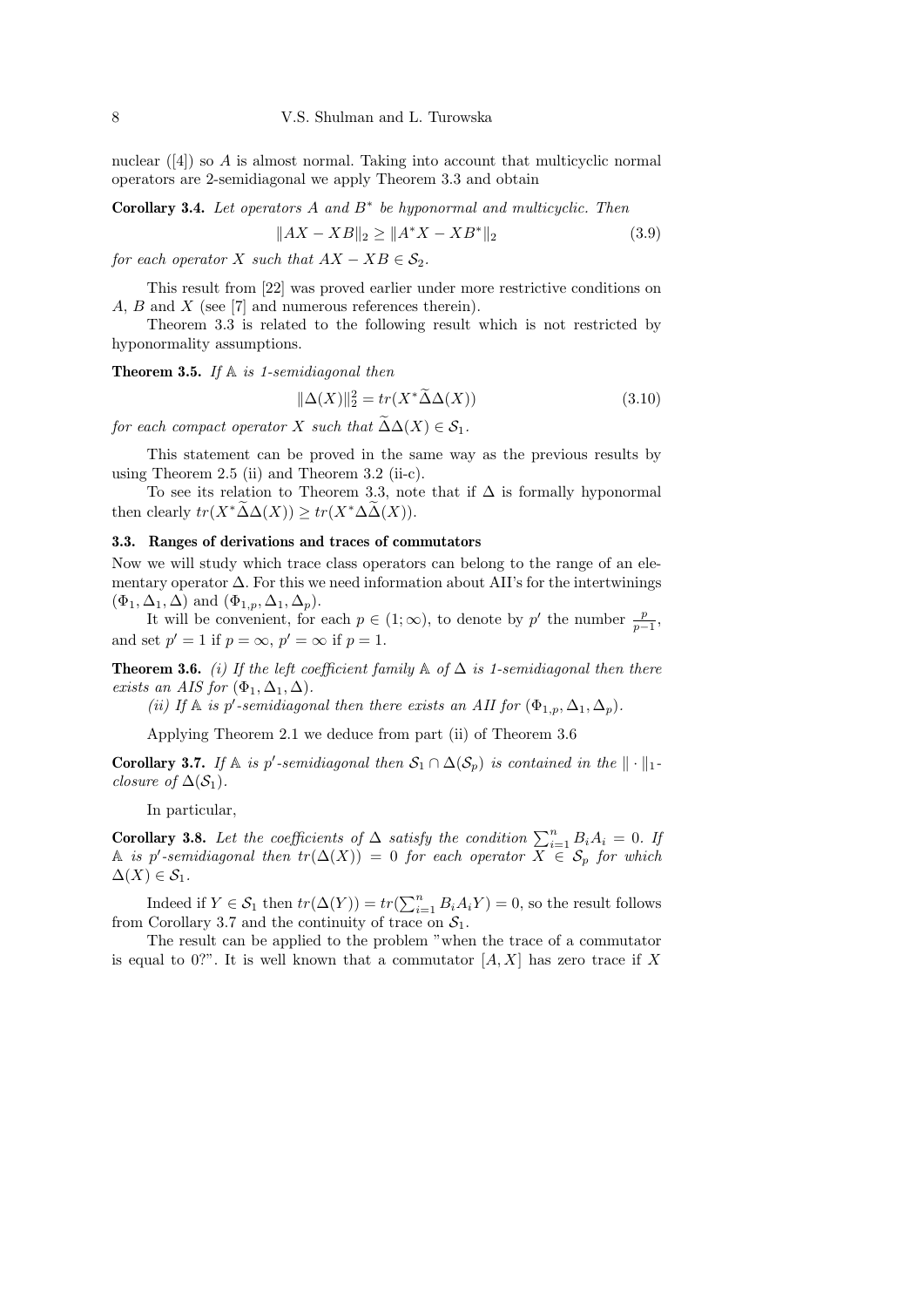is nuclear or if both operators  $A$  and  $X$  are Hilbert-Schmidt. Weiss [27] proved that the same is true if  $X$  is Hilbert-Schmidt and  $A$  is normal. The following proposition, which is an easy consequence of Corollary 3.8, widely extends this result.

**Corollary 3.9.** Let  $p > 1$ . If  $\{A_k\}_{k=1}^n$  is  $p'$ -semidiagonal,  $X_k \in S_p$  and  $\sum_{k=1}^n [A_k, X_k] \in$  $S_1$  then

$$
tr(\sum_{k=1}^{n} [A_k, X_k]) = 0.
$$

For  $p = \infty$ , this gives, for instance, that the commutator of a Hermitian operator (or a weighted shift, or a Bishop's operator) with a compact operator has zero trace if nuclear. Taking  $p = 2$ , we obtain the same for the commutator of a normal (or almost normal) multicyclic operator with a Hilbert-Schmidt operator. The restriction on multicyclicity can be easily removed.

Choosing in Proposition 3.9 for  $A_k$  the multiplication operators  $M_{f_k}$  on  $L_2([0,1])$  and for  $X_k$  the integral operators with kernels  $F_k \in L_2([0,1]^2)$ , one obtains the following result:

**Corollary 3.10.** If  $f_k \in Lip_{1/2}([0,1])$ ,  $1 \leq k \leq n$ , then no functions  $F_k \in L_2([0,1]^2)$ satisfying the condition

$$
\sum_{k=1}^{n} (f_k(x) - f_k(y)) F_k(x, y) = 1.
$$
\n(3.11)

It was asked by Weiss if this is true for  $f_k \in C[0,1]$ ; the answer is negative (see [22, Proposition 8.7] which shows that 1/2 in Corollary 3.10 cannot be even changed by  $1/3$ )

The constant  $p'$  in Proposition 3.9 is sharp for  $p = 2$ , i.e. the condition  $X_k \in \mathcal{S}_2$  cannot be weakened to  $X_k \in \mathcal{S}_q$  for any  $q > 2$  (see [22, Example 8.5]).

**Problem 4.** Is the constant p' sharp for all  $p \geq 1$ ?

#### 4. Normal elementary operators

In this section the coefficient families  $\mathbb{A},\mathbb{B}$  of an elementary operator  $\Delta$  are assumed to be commutative and to consist of normal operators. Such elementary operators are called normal.

#### 4.1. Spectral subspaces

It is well known (see for example a much more general result of [6]) that

$$
\sigma(\Delta) = \{ \sum_{k=1}^{n} \lambda_i \mu_i : \lambda \in \sigma(\mathbb{A}), \ \mu \in \sigma(\mathbb{B}) \}. \tag{4.1}
$$

We will study here some other spectral characteristics of elementary operators.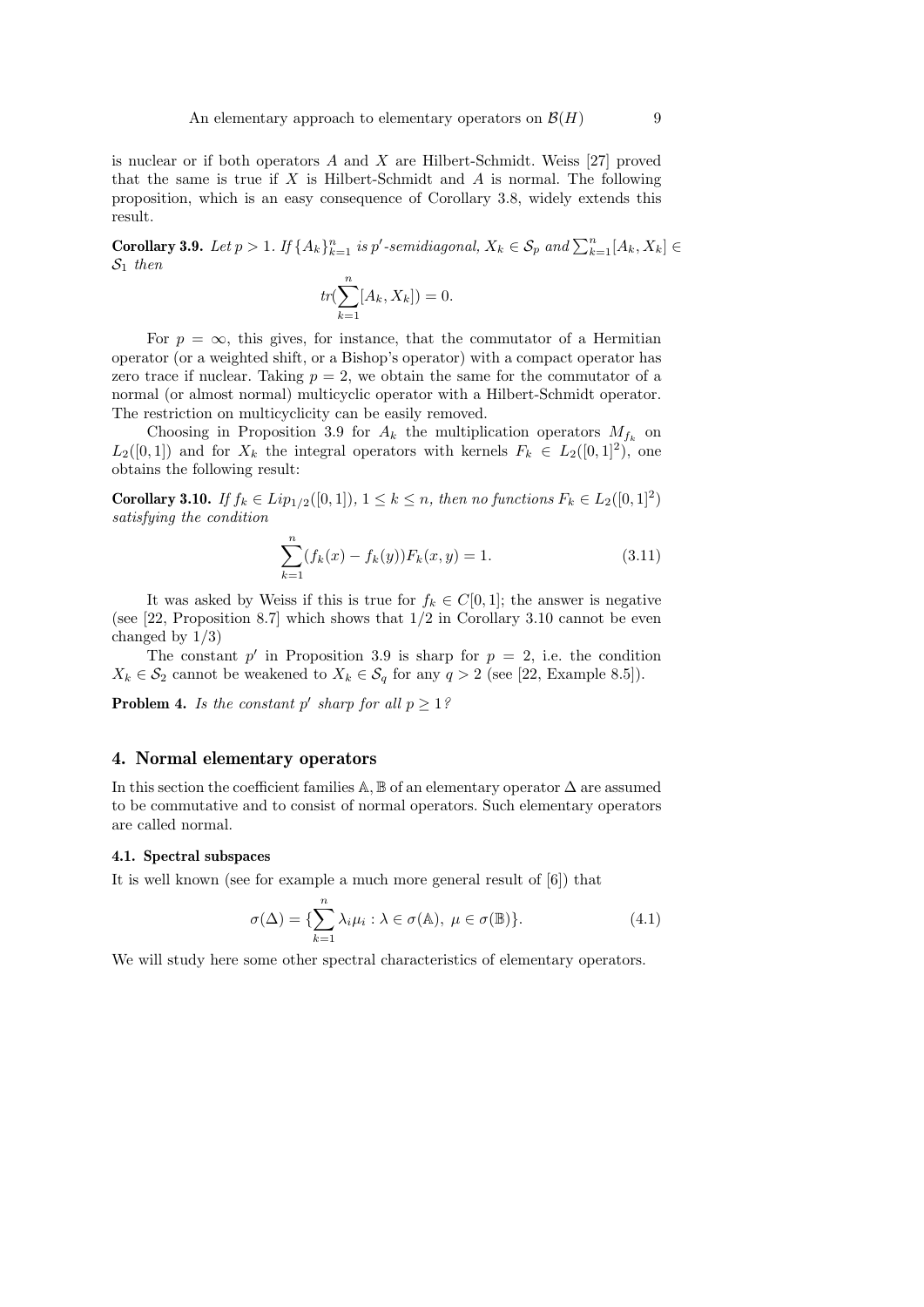Recall that an operator T on a Banach space  $\mathcal X$  is decomposable if to each compact set  $\alpha \subset \sigma(T)$  there corresponds a closed subspace  $E_T(\alpha)$  invariant for all operators commuting with  $T$  and satisfying the following conditions:

(a)  $\sigma(T|E_T(\alpha)) \subset \alpha;$ 

(b) If U, V are open subsets of  $\mathbb C$  and  $U \cup V \supset \sigma(T)$  then there are compact sets  $\alpha \subset U$ ,  $\beta \subset V$  with  $E_T(\alpha) + E_T(\beta) = \mathcal{X}$ .

The subspaces  $E_T(\alpha)$  are called *spectral subspaces* of T; the map  $\alpha \to E_T(\alpha)$ is the spectral capacity of T.

To describe spectral subspaces  $E_{\Delta}(\alpha)$  of a normal elementary operator  $\Delta$ we need the following notion. Let  $E_{\mathbb{A}}(\cdot)$  and  $E_{\mathbb{B}}(\cdot)$  be the spectral measures of the coefficient families A and B of  $\Delta$  on  $\sigma(\mathbb{A})$  and  $\sigma(\mathbb{B})$  respectively. An operator  $X \in \mathcal{B}(H)$  is said to be supported by a set  $M \subset \sigma(\mathbb{A}) \times \sigma(\mathbb{B})$  if  $E_{\mathbb{A}}(U) X E_{\mathbb{B}}(V) = 0$ for every Borel rectangle  $U \times V \subset \sigma(\mathbb{A}) \times \sigma(\mathbb{B})$  non-intersecting M. We will write in this case supp  $X \subset M$ .

It is not difficult to check that for each subset  $M \subset \sigma(\mathbb{A}) \times \sigma(\mathbb{B})$ , the subspace  $H_M$  of all operators supported by M is invariant for  $\Delta$ . Moreover it can be deduced in the same way as (4.1) that  $\sigma(\Delta|H_M) \subset \{\sum_{k=1}^n \lambda_i \mu_i : (\lambda, \mu) \in M\}.$ 

For every compact  $\alpha \subset \sigma(\Delta)$ , we set

$$
M_{\mathbb{A},\mathbb{B}}(\alpha) = \{(\lambda,\mu) \in \sigma(\mathbb{A}) \times \sigma(\mathbb{B}) : \sum_{k=1}^{n} \lambda_k \mu_k \in \alpha \}.
$$

Set now

$$
E_{\Delta}(\alpha) = \{ X \in \mathcal{B}(H) : \operatorname{supp} X \subset M_{\mathbb{A}, \mathbb{B}}(\alpha) \}.
$$

In other words  $E_{\Delta}(\alpha) = H_{M_{\mathbb{A},\mathbb{B}}(\alpha)}$ .

**Theorem 4.1.** [18] A normal elementary operator  $\Delta$  is decomposable; the map  $\alpha \to E_{\Delta}(\alpha)$  is its spectral capacity.

In particular the space  $E_{\Delta}(\{0\})$  of all operators supported by  $M_{\mathbb{A},\mathbb{B}}(0)$  coincides with  $\{X: ||\Delta^n(X)||^{1/n} \to 0\}$ ; in other words it is the root space of  $\Delta$ .

It is important that the set  $M_{\mathbb{A},\mathbb{B}}(\{0\})$  has a comparatively simple structure: it is the union of a null set and a countable family of rectangles. More precisely, let  $\mu_{\mathbb{A}}, \mu_{\mathbb{B}}$  be scalar spectral measures of A and B, and let  $m = \mu_{\mathbb{A}} \times \mu_{\mathbb{B}}$  be the product measure on  $\sigma(\mathbb{A}) \times \sigma(\mathbb{B})$ .

**Lemma 4.2.** There are measurable sets  $A_i \subset \sigma(A)$ ,  $B_i \subset \sigma(\mathbb{B})$ ,  $1 \leq i < \infty$ , and an m-null subset C of  $\sigma(\mathbb{A}) \times \sigma(\mathbb{B})$  such that  $M_{\mathbb{A},\mathbb{B}}(0) = (\cup_{i=1}^{\infty} A_i \times B_i) \cup C$ .

It follows from Lemma 4.2 that the space of all Hilbert-Schmidt operators in  $E_{\Delta}(\{0\})$  is generated by the union of the spaces of all Hilbert-Schmidt operators supported by rectangles  $A_i \times B_i$ . Using this one obtains easily the following result:

**Corollary 4.3.** The space  $S_1 \cap E_{\Delta}(\{0\})$  is dense in  $S_2 \cap E_{\Delta}(\{0\})$  with respect to the norm of the ideal  $S_2$ .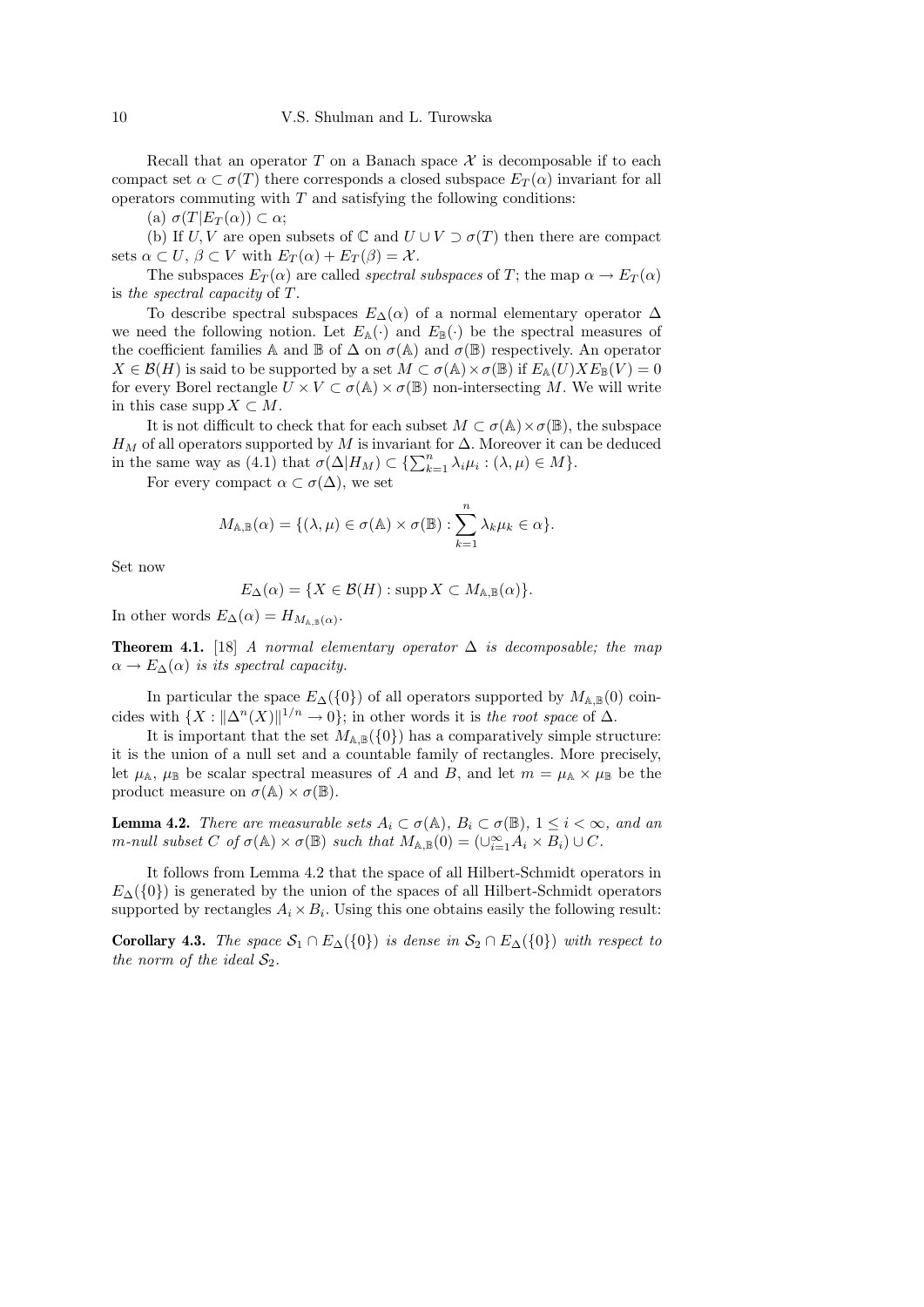Since for a normal operator on a Hilbert space the root space coincides with the kernel, the result can be reformulated as follows: ker  $\Delta_1$  is a dense subspace of ker  $\Delta_2$ .

Now we can show that for normal elementary operators the equality (3.8) holds in a much more stronger version.

Let  $\overline{M}^{w^*}$  denote the weak<sup>\*</sup>-closure of a set  $M \subset \mathcal{B}(H)$ .

**Theorem 4.4.** For every normal elementary operator  $\Delta$ ,

$$
\overline{\Delta(\mathcal{B}(H))}^{w^*} \cap \ker \widetilde{\Delta}_2 = 0.
$$
 (4.2)

Indeed it is trivial to check that  $tr(\Delta(X)Y) = 0$  for each  $X \in \mathcal{B}(H)$  and  $Y \in \text{ker } \widetilde{\Delta}_1$ . Hence by continuity  $tr(ZY) = 0$  for  $Z \in \overline{\Delta(\mathcal{B}(H))}^{w^*}$ .

If also  $Z \in \mathcal{S}_2$  then, again by continuity,  $tr(ZY) = 0$  for all Y from the closure of ker  $\Delta_1$  in  $S_2$ . But by Corollary 4.3, this closure coincides with ker  $\Delta_2$ , which in its turn equals ker  $\Delta_2$  because  $\Delta_2$  is a normal operator and  $\widetilde{\Delta}_2$  is its adjoint. So if  $Z \in \overline{\Delta(\mathcal{B}(H))}^{w^*} \cap \text{ker } \widetilde{\Delta}_2$  then  $Z = 0$ .

Note that we proved a more general statement:

$$
\overline{\Delta(\mathcal{B}(H))}^{w^*} \cap \mathcal{S}_2 \text{ is orthogonal to } \ker \widetilde{\Delta}_2. \tag{4.3}
$$

From this one can easily deduce the following result of Turnšek [24]:

**Proposition 4.5.** For every normal elementary operator  $\Delta$  the intersection of its range with  $S_2$  is contained in the  $\|\cdot\|_2$ -closure of  $\Delta(S_2)$ .

Indeed the  $\|\cdot\|_2$ -closure of  $\Delta(\mathcal{S}_2)$  is just the orthogonal complement of ker  $\tilde{\Delta}_2$ .

**Problem 5.** For which  $p > 2$  the equality does (4.2) hold with  $\tilde{\Delta}_p$  instead of  $\tilde{\Delta}_2$ ?

**Remark 4.6.** We note that  $\overline{\Delta(\mathcal{B}(H))}^{w^*} \cap \text{ker } \widetilde{\Delta} = 0$  does not hold in general even for normal inner derivations. One can easily construct  $\Delta = L_A - R_A$  such that  $\overline{\Delta(\mathcal{B}(H))}^{w^*} = \mathcal{B}(H).$ 

## 4.2. Ascent

The relation between the kernel of an operator  $T$  and its root space is a subject of the so called theory of thin spectral structure. Since the root space contains the kernels of all operators  $T^n$ , a natural intermediate question is the interrelations of these spaces. If the chain ker  $T \subset \text{ker } T^2 \subset \dots$  stabilizes on number m: ker  $T^m =$  $\ker T^{m+1} = ...$  then we say that the ascent of T equals m.

We will see that the ascent  $m$  of a normal elementary operator can be estimated via the essential dimension of its left coefficient family, and that  $E_{\Delta}(0)$  = ker  $\Delta^m$ .

**Theorem 4.7.** If ess-dim  $A \leq r$  then  $E_{\Delta}(0) = \ker \Delta^{(r/2)}$  where  $(r/2) = [(r+1)/2]$ , the minimal integer  $\geq r/2$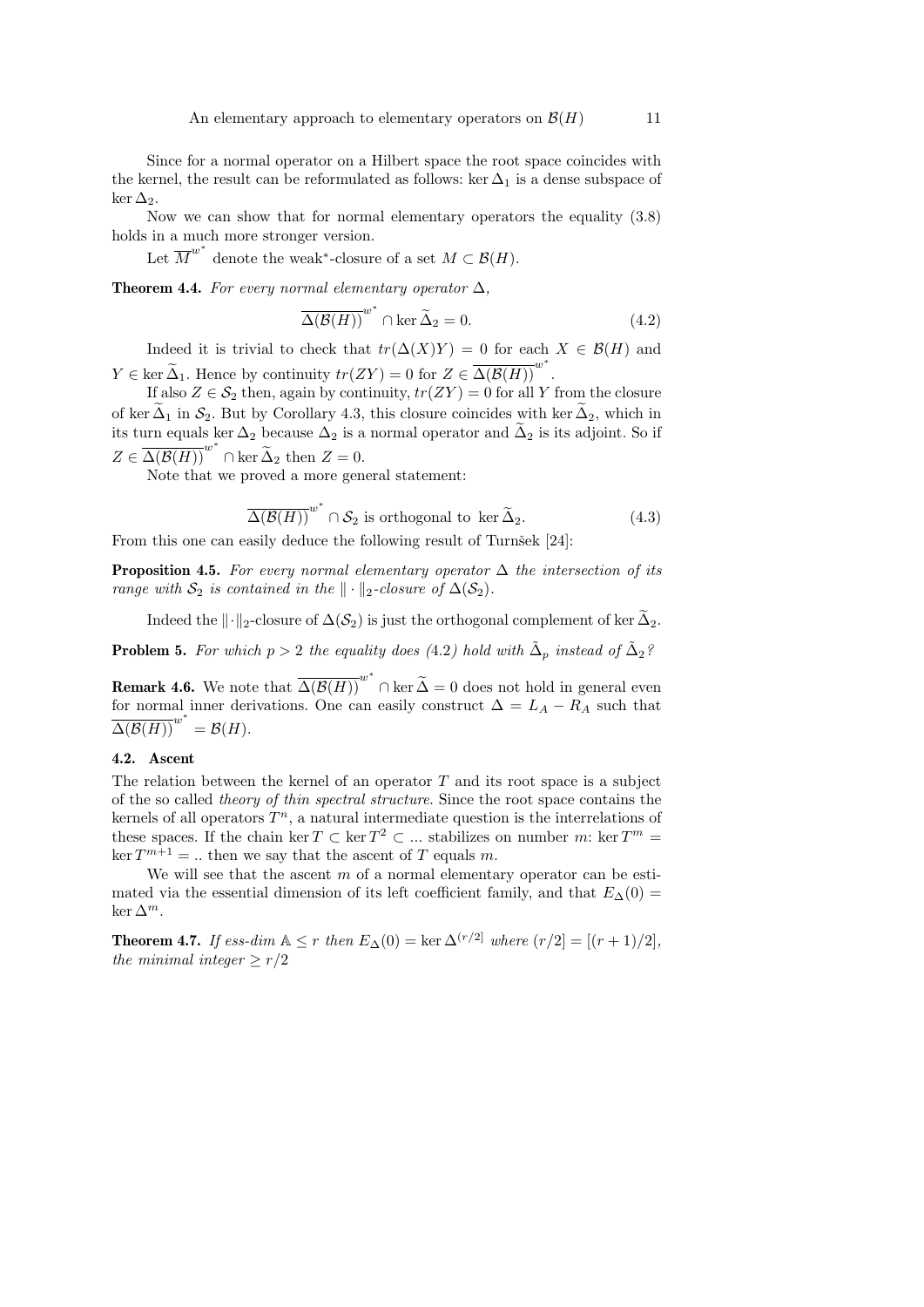For operators of the form  $X \to AX + XB$  this result was obtained by Anderson and Foias [2]; clearly in this case it states that  $E_{\Delta}(0) = \ker \Delta$ .

The first step of the proof is to show that  $\|\Delta|E_{\Delta}(0)\| \leq 2|\sigma(\mathbb{B})| \operatorname{diam} \sigma(\mathbb{A}),$ where by  $|\sigma(\mathbb{B})|$  we mean sup $\{|\lambda| : \lambda \in \sigma(\mathbb{B})\}$ . Hence

$$
\Delta^k |E_{\Delta}(0)| \le (2|\sigma(\mathbb{B})| \operatorname{diam} \sigma(\mathbb{A}))^k
$$

 $\Vert$ 

for each  $k$ .

If  $\gamma$  is a compact subset of  $\sigma(A)$  then changing  $\Delta$  by  $\Delta R_{E_A(\gamma)}$  we obtain the inequality  $\|\Delta^k R_{E_\mathbb{A}(\gamma)}|E_\Delta(0)\| \leq (2|\sigma(\mathbb{B})| \operatorname{diam}\gamma)^k$ . Hence taking  $X \in E_\Delta(0)$  and setting  $T = \Delta^k(X)$  we obtain:

$$
||TE_{\mathbb{A}}(\gamma)|| \le C(\text{diam}\,\gamma)^k \tag{4.4}
$$

for all  $\gamma \subset \sigma(\mathbb{A})$ .

For each finite covering of  $\sigma(A)$  by disjoint Borel sets  $\gamma_1, ..., \gamma_N$ , one can consider an orthogonal system  $\{e_1, ..., e_N\}$  of unit vectors  $e_j$  supported in  $E_{\mathbb{A}}(\gamma_j)$ ; the condition (4.4) gives that  $||TP_N||_2^2 \le C \sum_{j=1}^N (\text{diam } \gamma_j)^{2k}$  where  $P_N$  is the projection onto the subspace generated by  $\{e_1, ..., e_N\}$ . If A is cyclic (this can be assumed without reducing generality) then such orthogonal systems can approximate a basis. It follows that if the Hausdorff dimension of  $\sigma(A)$  does not exceed 2k then each operator  $T \in \mathcal{B}(H)$  satisfying the condition (4.4) belongs to  $\mathcal{S}_2$ .

We get that  $\Delta^k(X) \in \mathcal{S}_2$  for all  $X \in E_{\Delta}(0)$ . Since  $E_{\Delta}(0)$  is invariant for  $\Delta$ ,  $\Delta^k(X) \in \mathcal{S}_2 \cap E_{\Delta}(0) = \ker \Delta_2 = \ker \Delta_2$ . By Theorem 4.4,  $\Delta^k(X) = 0$ .

#### 4.3. Fuglede type theorems

The famous Fuglede-Putnam theorem says that ker  $\Delta = \ker \tilde{\Delta}$  if  $\Delta$  is an operator of the form  $X \mapsto N_1X - XN_2$ , where  $N_1$ ,  $N_2$  are normal operators. A natural question arising in this context is whether for every normal elementary operator  $\Delta$  the equations

$$
\Delta(X) = 0 \tag{4.5}
$$

and

$$
\tilde{\Delta}(X) = 0 \tag{4.6}
$$

are equivalent. This question was answered negatively in [19]. The construction of the counterexample is based on a modification of the famous L.Schwartz example of a set of spectral non-synthesis for the Fourier algebra of the group  $\mathbb{R}^3$ .

It is clear that  $E_{\Delta}(0) = H_{M_{A,B}} = E_{\tilde{\Lambda}}(0)$ . Applying Theorem 4.7 we obtain the following version of the Fuglede - Putnam theorem:

**Theorem 4.8.** If ess-dim  $A \leq r$  then ker  $\Delta^{(r/2)} = \ker \widetilde{\Delta}^{(r/2)}$ .

The following consequence of Theorem 4.8 can be also immediately deduced from Theorem 3.3 (ii).

**Theorem 4.9.** If ess-dim  $A \leq 2$  then equations (4.5) and (4.6) are equivalent.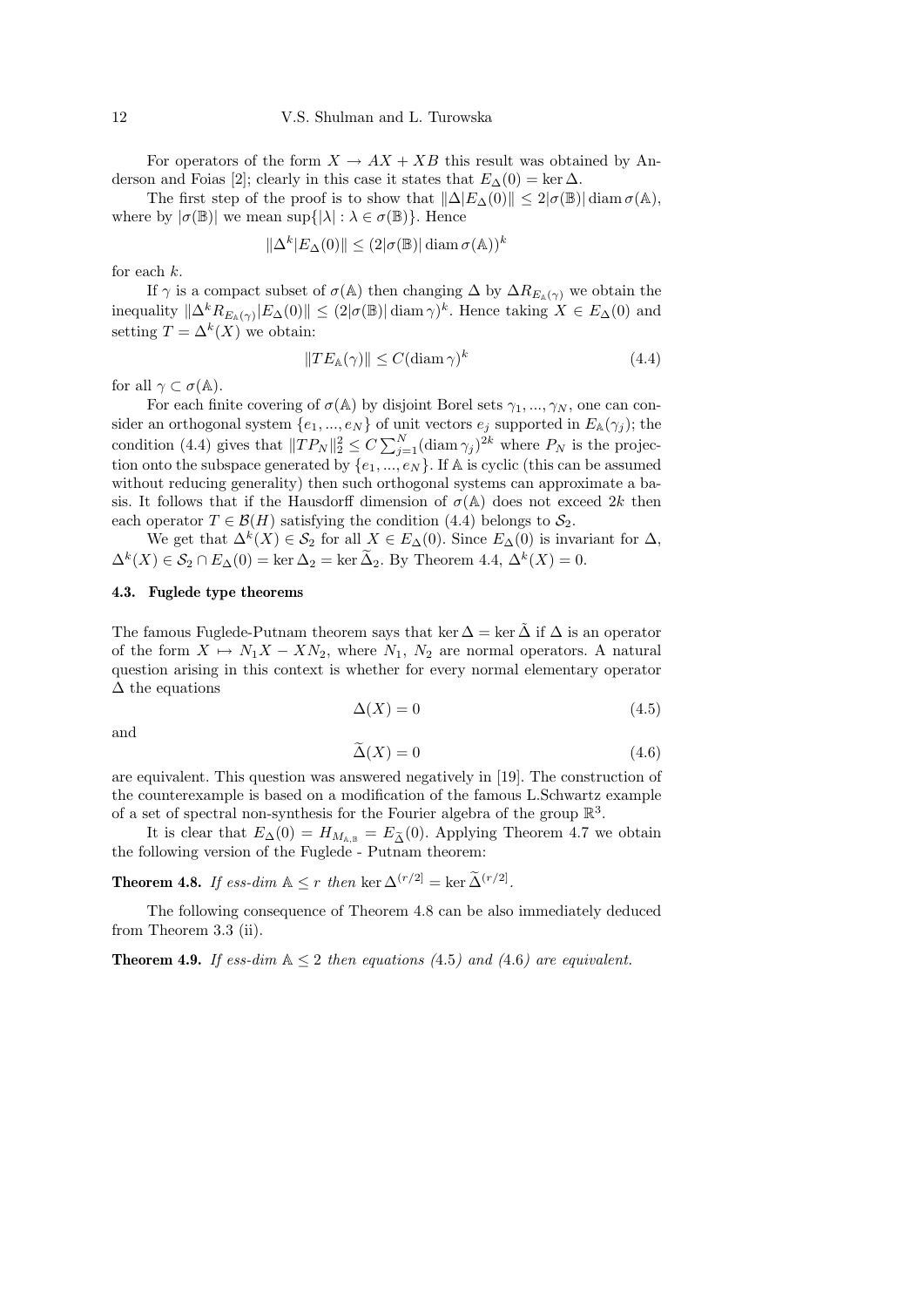It is reasonable to regard the work around Fuglede Theorem in a more wide way - as the study of conditions for the coincidence or inclusion of kernels of elementary operators. In other words: which linear operator equations are equivalent, how the solution spaces of different equations are related? The following theorem gives information for the case of 2-dimensional coefficient families.

**Theorem 4.10.** Let ess-dim  $A \leq 2$ . Let  $\{f_i\}_{i=1}^m$  be Lipschitz functions on  $\sigma(A)$ ,  ${g_i}_{i=1}^m$  be Borel functions on  $\sigma(\mathbb{B})$ . Assume that  $\sum_{i=1}^m f_i(\lambda)g_i(\mu) = 0$  for each  $(\lambda, \mu) \in \sigma(\mathbb{A}) \times \sigma(\mathbb{B})$  satisfying the condition  $\sum_{k=1}^{n} \lambda_k \mu_k = 0$ . Then each solution X of the linear operator equation

$$
\sum_{k=1}^{n} A_k X B_k = 0 \tag{4.7}
$$

satisfies equation

$$
\sum_{i=1}^{m} f_i(\mathbb{A}) X g_i(\mathbb{B}) = 0.
$$
\n(4.8)

Clearly Theorem 4.9 is a special case of Theorem  $4.10 - it$  corresponds to the functions  $f_i(\lambda) = g_i(\lambda) = \lambda_i$ .

To deduce Theorem 4.10 from Theorem 4.7, denote by  $f(\mathbb{A})$  and  $g(\mathbb{B})$  respectively the families  $\{f_i(\mathbb{A}) : 1 \leq i \leq m\}$  and  $\{g_i(\mathbb{B}) : 1 \leq i \leq m\}$ . Let  $\Delta' = \sum_{i=1}^m L_{f_i(\mathbb{A})} R_{g_i(\mathbb{B})}$ . In our assumptions  $M_{\mathbb{A},\mathbb{B}}(0) \subset M_{f(\mathbb{A}),g(\mathbb{B})}(0)$  whence  $E_{\Delta}(0) \subset E_{\Delta'}(0)$ . Furthermore ess-dim  $f(\mathbb{A}) \leq 2$ , so  $E_{\Delta'}(0) = \ker \Delta'$  by Theorem 4.7.

Clearly the "Fuglede theorem", for arbitrary normal  $\Delta$ , holds in  $S_2$  (that is the equations (4.5) and (4.6) are equivalent in  $S_2$ ) and hence in  $S_p$ ,  $p < 2$ .

**Problem 6.** Let  $\Delta$  be a normal elementary operator. Are equations (4.5) and (4.6) equivalent in  $\mathcal{S}_p$ ,  $2 < p \leq \infty$ ?

One can ask about the validity of similar results in  $C^*$ -algebras different from  $\mathcal{B}(H)$ . Namely, let A be a C<sup>\*</sup>-algebra. Consider elementary operators  $\Delta$  on A, i.e.  $\Delta(c) = \sum_{k=1}^{n} a_k cb_k$ , where  $a_k, b_k \in \mathcal{A}$ . We say that  $\Delta$  is normal if  $\{a_k\}_{k=1}^{n}$  and  ${b_k}_{k=1}^n$  are families of commuting normal elements in A.

Let us call a C<sup>\*</sup>-algebra A 1-Fuglede (or (F1), for short) if ker  $\tilde{\Delta} = \ker \Delta$ for any normal elementary operator  $\Delta$ . If ker  $\Delta^2 = \ker \Delta$  for any normal  $\Delta$  then A is said to be 2-Fuglede (F2). If ker  $\tilde{\Delta}\Delta = \ker \Delta$  for any  $\Delta$  then A is said to be 3-Fuglede (F3). Clearly (F3)  $\implies$  (F2)  $\implies$  (F1).

It follows from the above discussion that the algebra  $\mathcal{B}(H)$  is not (F1) (for any infinite dimensional  $H$ ). It is not difficult to see that

(i) the algebra,  $\mathcal{S}_{\infty}$ , of compact operators is (F2);

(ii) as a consequence each CCR-algebra is (F2);

(iii) each C\*-algebra with a faithful family of traces (for example a simple unital hyperfinite C\*-algebra) is 3-Fuglede.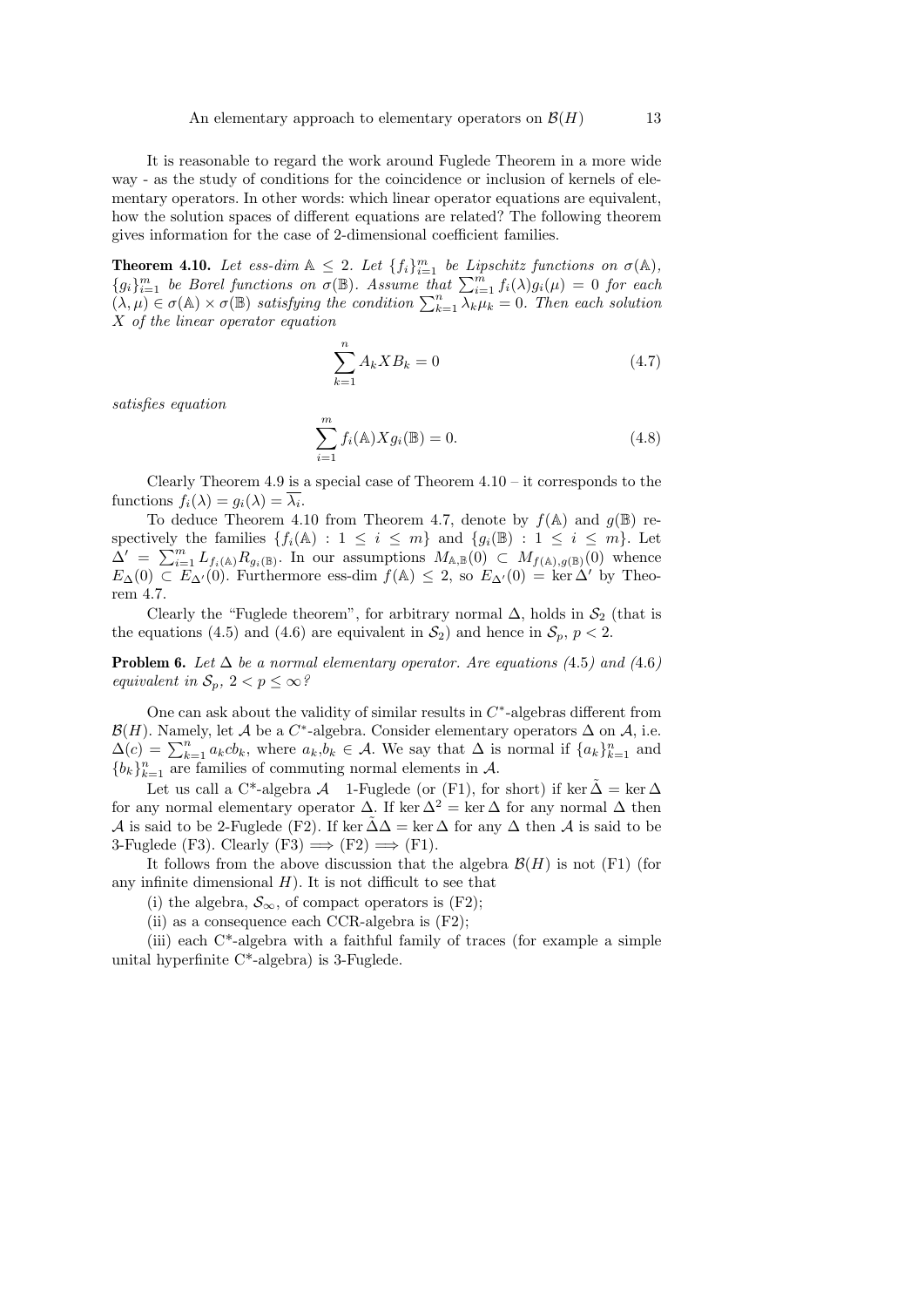**Problem 7.** Which  $C^*$ -algebras A are F1, F2 and F3? Is  $S_{\infty}$  3-Fuglede? Is any GCR-algebra (F2)? What about the Calkin algebra  $\mathcal{B}(H)/\mathcal{S}_{\infty}$ ?

We will briefly list other extensions of the Fuglede Theorem.

E.A.Gorin [8] discovered that if in the classical Rosenblum's proof of the Fuglede Theorem one uses instead of the Liouville theorem the Phragmen-Lindelef Theorem, then the result extends to a more general class of operators than the normal ones.

**Theorem 4.11.** Let an operator A, acting on a Banach space  $\mathfrak{X}$ , be decomposed into a sum  $A = T + iS$ , where  $[S, T] = 0$ , S has real spectrum and T satisfies the condition

$$
||exp(itT)|| = o(|t|) \text{ for } t \to \infty.
$$
 (4.9)

Then ker  $A = \ker T \cap \ker S$ .

Applying this theorem to multiplication operators we obtain

**Corollary 4.12.** Let an operator N on a Banach space  $\mathfrak{X}$  can be written as a sum  $N = U + iV$  where  $[U, V] = 0$ , V has real spectrum and U satisfies condition

$$
\|\exp(itU)\| = o(|t|^{1/2}).\tag{4.10}
$$

Set  $N' = U - iV$ . Then the equations  $NX - XN = 0$  and  $N'X - XN' = 0$  are equivalent.

An operator T on a Banach space is called *Hermitian* if  $\|\exp(itT)\| = 1$  for all  $t \in \mathbb{R}$ .

The following result belongs to K.Boyadzhiev [5].

**Theorem 4.13.** Let  $P(t_1, ..., t_n)$  be a polynomial in n variables without zeros in  $\mathbb{R}^n \setminus \{0\}$ . If  $T_1, ..., T_n$  are commuting Hermitian operators then ker  $P(T_1, ..., T_n)$  $\bigcap_{k=1}^n \ker T_k$ .

To deduce the Fuglede Theorem from Theorem 4.13, one should take  $P(t_1, t_2)$  =  $t_1 + it_2$ ,  $T_1 = L_A - R_A$ ,  $T_2 = L_B - R_B$  where A, B are the real and imaginary parts of a normal operator  $N \in \mathcal{B}(H)$ .

E.A.Gorin [8] obtained also the following "non-commutative" version of the Fuglede Theorem.

Let  $\mathcal{F}_2$  be the free algebra with generators a, b. Consider the formal power series  $f(z) = \exp(za) \exp(zb)$  with coefficients in  $\mathcal{F}_2$ . Then there is a formal power series  $g(z)$  with coefficients in  $\mathcal{F}_2$  such that  $f(z) = \exp(g(z))$ . Let us denote by  $c_k(a, b)$  the coefficients of this power series:

$$
g(z) = c_0(a, b) + c_1(a, b)z + \dots
$$

It is easy to obtain explicit formulas for  $c_k(a, b)$  for small k. For example  $c_0(a, b) = 1, c_1(a, b) = a + b, c_2(a, b) = [a, b]/2.$ 

Since  $c_k(a, b)$  are elements of  $\mathcal{F}_2$  ("non-commutative polynomials"), one can calculate  $c_k(A, B)$  for each pair A, B of elements of any algebra.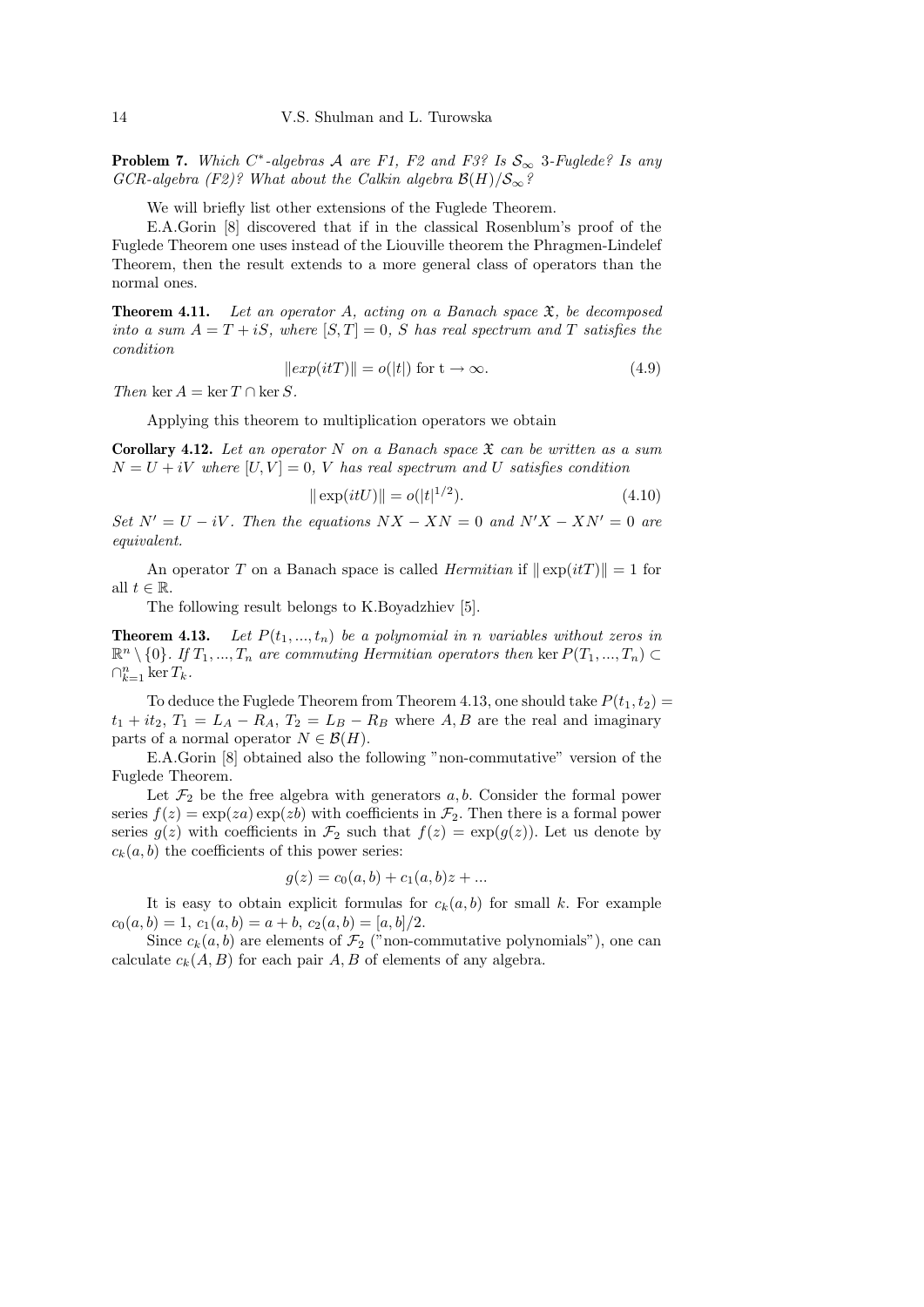**Theorem 4.14.** Let T, S be operators on a Banach space  $\mathfrak{X}$  such that T satisfies (4.10), S has real spectrum, and let  $X \in B(\mathfrak{X})$ . If  $[c_k(T, iS), X] = 0$  for all  $k \in \mathbb{N}$ then  $[T, X] = [S, X] = 0$ .

To see that this theorem extends Corollary 4.12 note that if  $[a, b] = 0$  then  $c_k(a, b) = 0$  for all  $k \geq 2$ . Hence in this case the assumption becomes just  $[c_1(a, ib), x] = 0$ , that is  $a + ib$  commutes with x.

#### 4.4. Norm inequalities

The following result is a special case of Theorem 3.3 (i).

**Theorem 4.15.** Suppose that ess-dim  $A \leq 2$ . If  $\Delta(X) \in S_2$  then  $\widetilde{\Delta}(X) \in S_2$  and

$$
\|\Delta(X)\|_2 = \|\tilde{\Delta}(X)\|_2. \tag{4.11}
$$

It extends the famous result of Gary Weiss [29] which states that (4.11) holds for  $\Delta = L_{N_1} - R_{N_2}$  where  $N_i$  are normal operators.

The arguments similar to ones used in Theorem 3.3 allow to extend Theorem 4.15 in spirit of Theorem 4.10:

**Theorem 4.16.** Let ess-dim  $A \leq 2$ . Let  $\{f_i\}_{i=1}^m$  be Lipschitz functions on  $\sigma(A)$ ,  ${g_i}_{i=1}^m$  be Borel functions on  $\sigma(\overline{\mathbb{B}})$ . Assume that  $\sum_{i=1}^m f_i(\lambda)g_i(\mu) \leq |\sum_{k=1}^n \lambda_k \mu_k|$ for each  $(\lambda, \mu) \in \sigma(\mathbb{A}) \times \sigma(\mathbb{B})$ .

If  $\sum_{k=1}^{n} A_k X B_k \in \mathcal{S}_2$ , for some  $X \in \mathcal{B}(H)$ , then  $\sum_{i=1}^{m} f_i(\mathbb{A}) X g_i(\mathbb{B}) \in \mathcal{S}_2$ and

$$
\|\sum_{i=1}^m f_i(\mathbb{A})Xg_i(\mathbb{B})\|_2 \le \|\sum_{k=1}^n A_k XB_k\|_2.
$$

Kittaneh [14] established the following special case of this result: if  $A$  is a normal operator and f is a Lipschitz function on  $\sigma(A)$  then

$$
||f(A)X - Xf(A)||_2 \le k(f)||AX - XA||_2
$$
\n(4.12)

where  $k(f)$  is the Lipschitz constant of f.

Without restrictions on the dimension of spectra the equality  $(4.11)$  can fail because even the kernels of  $\Delta$  and  $\Delta$  can differ. Nevertheless Weiss [28] proved the following remarkable result:

**Theorem 4.17.** Let  $\Delta$  be a normal elementary operator. If both  $\Delta(X)$  and  $\widetilde{\Delta}(X)$ are Hilbert-Schmidt operators then (4.11) holds.

One can prove Theorem 4.17 applying Corollary 2.8. Take as usually  $\mathcal{H} = \mathcal{S}_2$ ,  $S = \Delta_2$ ,  $\mathfrak{Y} = \mathcal{B}(H)$ ,  $T_1 = \Delta$ ,  $T_2 = \Delta$ , then the identity inclusion  $\Phi_2 : \mathcal{S}_2 \to \mathcal{B}(H)$ intertwines the operators. The condition ker  $S \cap \Phi^{-1}(T_2, \mathfrak{Y}) = 0$ , which is just  $\ker \Delta_2 \cap \widetilde{\Delta}(\mathcal{B}(H)) = 0$ , holds by Theorem 4.4. So inequality (2.1) holds which means that  $\|\tilde{\Delta}(X)\|_2 \leq \|\Delta(X)\|_2$  if  $\Delta(X) \in \mathcal{S}_2$  and  $\tilde{\Delta}(X) \in \mathcal{S}_2$ . Interchanging  $\tilde{\Delta}$ and  $\Delta$  we obtain (4.11).

Using Theorem 2.7 instead of Corollary 2.8 one can obtain the following more general result: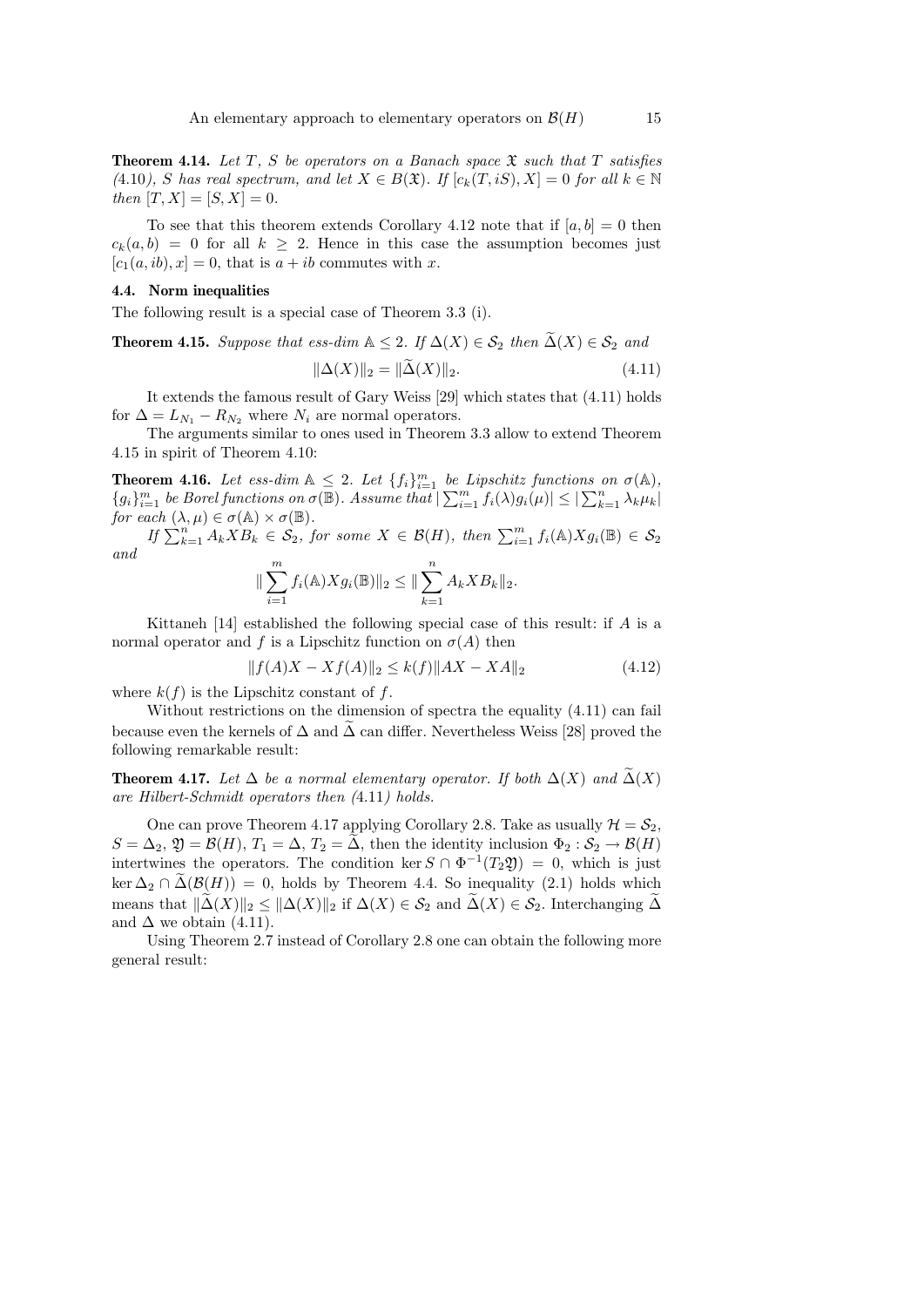**Theorem 4.18.** Let  $\{f_i\}_{i=1}^m$  be Lipschitz functions on  $\sigma(\mathbb{A})$ ,  $\{g_i\}_{i=1}^m$  be Borel functions on  $\sigma(\mathbb{B})$ . Assume that  $|\sum_{i=1}^m f_i(\lambda)g_i(\mu)| \leq |\sum_{k=1}^n \lambda_k \mu_k|$  for each  $(\lambda, \mu)$  $\sigma(\mathbb{A}) \times \sigma(\mathbb{B})$ .

If  $\sum_{k=1}^{n} A_k X B_k \in S_2$  and  $\sum_{i=1}^{m} f_i(\mathbb{A}) X g_i(\mathbb{B}) \in S_2$ , for some  $X \in \mathcal{B}(H)$ , then

$$
\|\sum_{i=1}^m f_i(\mathbb{A})Xg_i(\mathbb{B})\|_2 \le \|\sum_{k=1}^n A_k XB_k\|_2.
$$

The mentioned result of (4.11) extends to other Schatten ideals: for every  $p \in (1,\infty)$  there is a constant  $c = c_p > 0$  such that

$$
||A^*X - XA^*||_p \le c||AX - XA||_p \tag{4.13}
$$

for all normal operators  $A$  and all operators  $X$  (Abdessemed and Davies [1], for  $p > 2$ , Shulman [20], for  $p < 2$ ). This is not the case for  $p = 1$  and  $p = \infty$  (Yu.B. Farforovskaya [10]). Kissin and Shulman [12] proved that the statement remains true for the operator norm and  $S_1$ -norm, if one imposes a restriction on spectra of normal operators. Namely, for each  $C^2$ -smooth Jordan line  $L$  there is constant  $c = c_L$  such that

$$
||A^*X - XA^*|| \le c||AX - XA|| \tag{4.14}
$$

if  $\sigma(A) \subset L$ . It was also proved in [12] that a kind of smoothness of spectrum is necessary for the validity of  $(4.14)$ : if for some normal operator  $A$  the inequality (4.14) holds for all X, then given a sequence  $\lambda_n \in \sigma(A)$  converging to  $\lambda \in \sigma(A)$ , there is a limit  $\lim_{n \to \infty} (\lambda_n - \lambda)/|\lambda_n - \lambda| = f(\lambda)$ .

Potapov and Sukochev [15] using a powerful technique of Banach space geometry and harmonic analysis proved that  $(4.12)$  extends to all  $S_p$  ideals, if  $A = A^*$ . For all normal A this was proved in [13].

If we note that for each X, the map  $\delta_X : A \mapsto AX - XA$  is a derivation of the algebra  $\mathcal{B}(H)$  then the question arises if the above results can be extended to derivations of more general class (defined on subalgebras of  $\mathcal{B}(H)$ ). The following theorem was proved in [20].

**Theorem 4.19.** Let  $\delta$  be a derivation from a \*-subalgebra  $D(\delta) \subset \mathcal{B}(H)$  to  $\mathcal{B}(H)$ , and let  $A \in D(\delta)$  be a normal operator without eigenvalues. Then

(i) If  $\delta(A) \in S_p$  and  $\delta(A^*) \in K(H)$  then  $\delta(A^*) \in S_p$  and

$$
\|\delta(A^*)\|_p \le 2c_p \|\delta(A)\|_p; \tag{4.15}
$$

(ii) if moreover  $p = 2$  and  $\delta$  is closed then

$$
\|\delta(f(A))\|_2 \le k(f)\|\delta(A)\|_2 \tag{4.16}
$$

for each Lipschitz function f on  $\sigma(A)$  with Lipschitz constant  $k(f)$ .

The extension of part (ii) to all  $p \in (1,\infty)$  was obtained in [13].

Let  $A \in \mathcal{B}(H)$  be a normal operator. As it was mentioned above the map  $AX - XA \mapsto A^*X - XA^*$  is not bounded in general as a map on  $\mathcal{B}(H)$ . However this map and more general maps of the form  $AX - XA \mapsto f(A)X - Xf(A)$  (f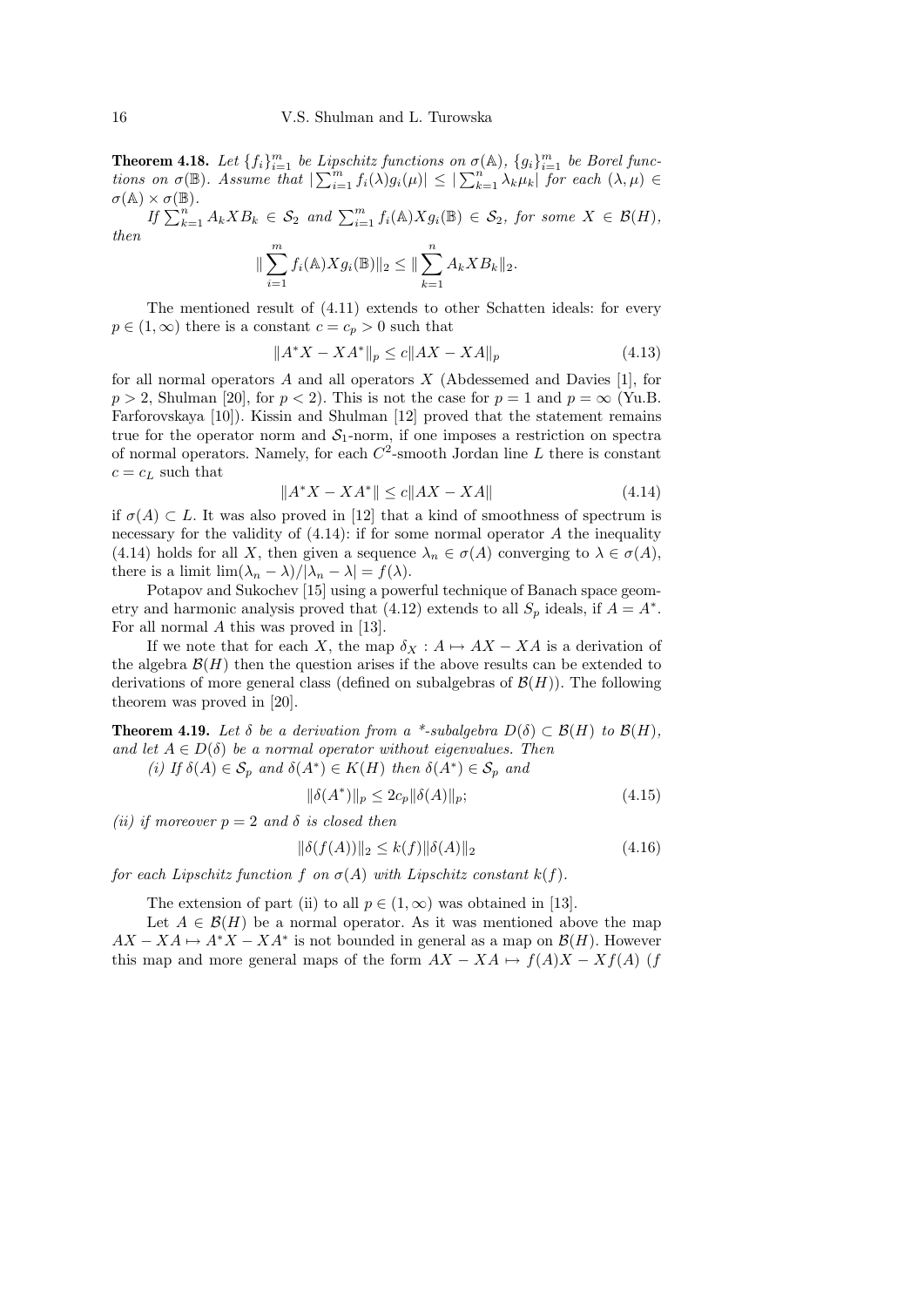is a measurable function) are norm closable. In fact, if  $AX_n - X_nA \rightarrow 0$  and  $f(A)X_n - X_nf(A) \to B$  as  $n \to \infty$  then

$$
[B, A] = \lim_{n \to \infty} [[f(A), X_n], A] = \lim_{n \to \infty} [f(A), [X_n, A]] = 0.
$$

Thus B is in the commutant  $\{A\}'$  of A. Hence B commutes with  $f(A)$  and therefore belongs to  $\overline{\delta_{f(A)}(\mathcal{B}(H))} \cap \text{ker } \overline{\delta_{f(A)}}$  which is  $\{0\}$  by [2].

It would be interesting to see what happen if we weaken the condition on the topology replacing it by the weak- $*$ -topology on  $\mathcal{B}(H)$ . It was proved in [21] that the Fuglede map  $AX - XA \mapsto A^*X - XA^*$  is not w<sup>\*</sup>-closable if  $\sigma(A)$  has nonempty interior and the spectral measure of A is equivalent to the Lebesgue measure on the interior of  $\sigma(A)$ . The proof uses a characterization of so-called Toeplitz w<sup>\*</sup>closable multipliers given in [21]. However the method does not work for general maps of the type  $AX - XA \mapsto f(A)X - Xf(A)$ . Some sufficient conditions are established in [21].

**Problem 8.** For which continuous functions f and normal operators  $A \in \mathcal{B}(H)$ is the map on  $\mathcal{B}(H)$  given by  $AX - XA \mapsto f(A)X - Xf(A)$  closable in weak-\*topology?

## References

- [1] A. ABDESSEMED, E.B. DAVIES, Some commutator estimates in the Schatten classes, J. London Math. Soc. (2) 39 (1989), no. 2, 299–308
- [2] J. ANDERSON AND C. FOIAS, On properties which normal operators share with normal derivations and related operators, Pacif. J. Math. 61(1975), 313-325
- [3] J. ANDERSON, *Derivation ranges and the identity*, Proc. Amer. Math. Soc., 38(1973), 135-140
- [4] C.A.BERGER B.I.SHAW, Selfcommutators of multicyclic hyponormal operators are always trace class, Bull. Amer. Math. Soc. 79 (1973), no. 6, 1193–1199
- [5] K.BOYADZIEV, Commuting  $C_0$ -groups and the Fuglede-Putnam theorem, Stud. Math. 81(1985), no 3, 303-306
- [6] R. CURTO AND L. FIALKOW, The spectral picture of  $(L_A, R_B)$ , J. Funct. Anal. 71(1987), 371-392.
- [7] M.R. DUGGAL, On Fuglede-Weiss theorem, Indiana Univ. Math.J 36(1987), 526-534
- [8] E.A.GORIN, A generalization of a theorem of Fuglede, Algebra and Analysis, 5(1993), 83-97
- [9] E.A. Gorin, M.I. Karahanyan, Asymthotic version of Fuglede-Putnam Theorem on commutators for elements of Banach algebras, Mathem. Zametki 22(1977), no 2, 179-188
- [10] Yu.B. Farforovskaya, Example of a Lipschitz function of selfadjoint operators that gives a non-nuclear increment under a nuclear perturbation, J. Soviet Math., 4(1975), 426-433
- [11] Y. Ho, Commutants and derivation ranges, Tohoku Math.J., 1975, 27, 509-514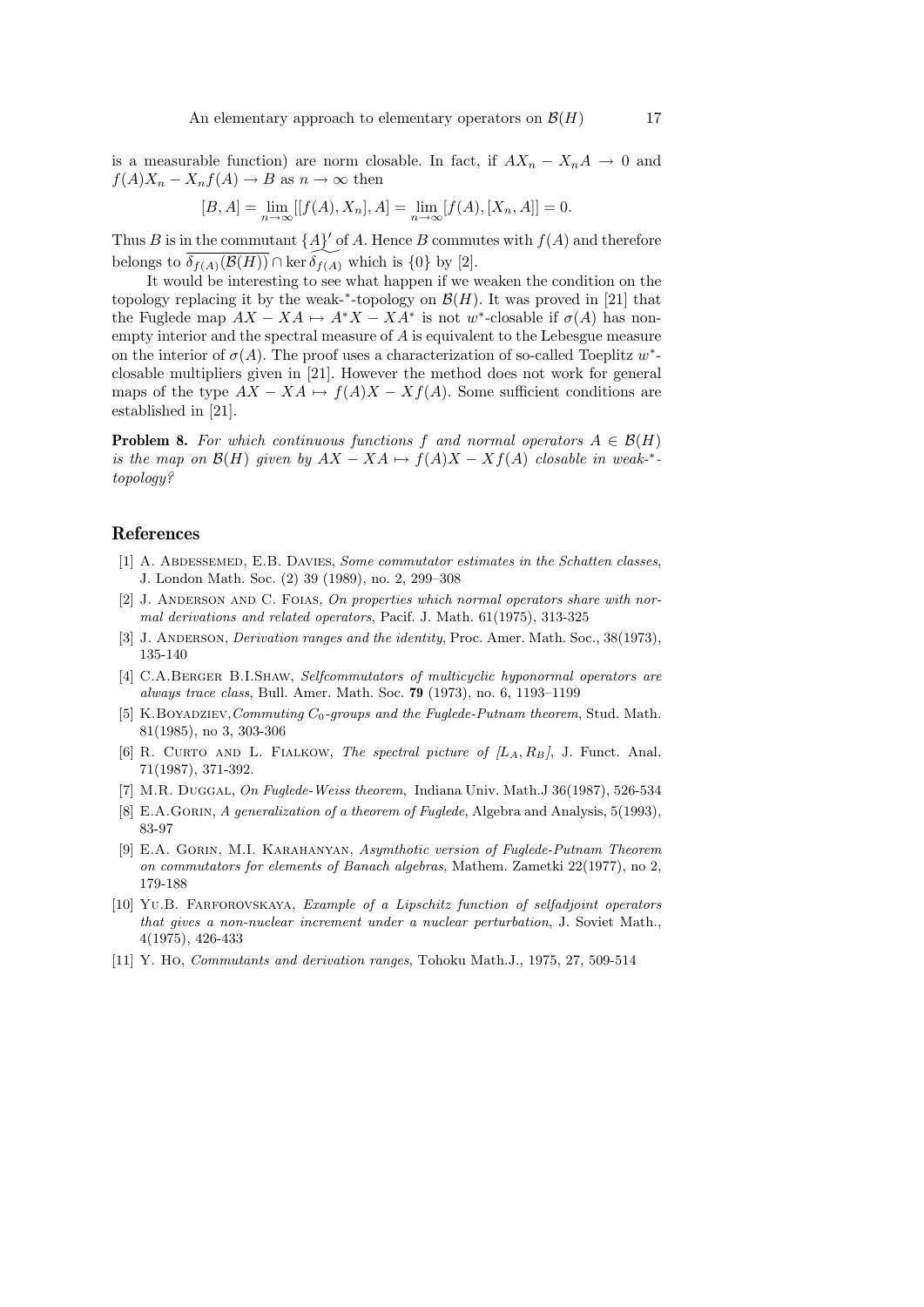- [12] E. Kissin and V.S. Shulman, Classes of operator-smooth functions. I. Operator-Lipschitz functions, Proceedings of the Edinburgh Mathematical Society, 48 (2005), 151-173
- [13] E. KISSIN, D. POTAPOV, V. SHULMAN AND F. SUKOCHEV, Lipschitz functions, symmetrically normed ideals and unbounded derivations, in preparation.
- [14] F. KITTANEH, On Lipschitz functions of normal operators, Proc. Amer. Math. Soc., 94(1985), 416-418
- [15] D. POTAPOV AND F. SUKOCHEV, Operator-Lipschitz functions in Schatten-von Neumann classes. Acta Math., to appear
- [16] C. Putnam, On normal operators on Hilbert space, Amer. J. Math. 73(1951), 357- 362
- [17] M. ROSENBLUM, On a theorem of Fuglede and Putnam, J. London Math. Soc., 33(1958), 376-377
- [18] V.S. Shulman, Linear operator equations with generalized scalar coefficients, (Russian) Dokl. Akad. Nauk SSSR 225 (1975), no. 1, 56–58
- [19] V.S.Shulman, Multiplication operators and spectral synthesis, Doclady AN SSSR, 313(1990), no 5, 1047-1051
- [20] V.S. Shulman, Some Remarks on the Fuglede-Weiss Theorem, Bull. London Math. Soc. 28(1996), 385-392
- [21] V.S.Shulman, I.G.Todorov and L.Turowska, Closable multipliers, arXiv:1001.4638
- [22] V.Shulman and L.Turowska, Operator synthesis II: Individual synthesis and linear operator equations J. Reine Angew. Math. 590 (2006), 143–187
- [23] V.SHULMAN AND L.TUROWSKA, Beurling-Pollard type theorems, J. Lond. Math. Soc. (2) 75 (2007), no. 2, 330–342
- [24] A.Turnšek, On the range of elementary operators, Publ. Math. Debrecen 63 (2003), no. 3, 293–304
- [25] D.VOICULESCU, Remarks on Hilbert-Shmidt perturbation of almost-normal operators. Topics in modern operator theory (Timișoara/Herculane, 1980), pp. 311–318, Operator Theory: Adv. Appl., 2, Birkhuser, Basel-Boston, Mass., 1981
- [26] D.Voiculescu, Some extensions of quasitriangularity,Rev. Roumaine Math. Pures Appl. 18 (1973), 1303–1320
- [27] Gary Weiss, The Fuglede commutativity theorem modulo the Hilbert-Schmidt class and generating functions for matrix operators. I. Trans. Amer. Math. Soc. 246 (1978), 193–209
- [28] Gary Weiss, An extension of the Fuglede-Putnam theorem modulo the Hilbert-Schmidt class to operators of the form  $\sum M_n X N_n$  Trans. Amer. Math. Soc. 278 (1983), no. 1, 1–20
- [29] Gary Weiss, The Fuglede commutativity theorem modulo the Hilbert-Schmidt class and generating functions for matrix operators. II. J. Operator Theory 5 (1981), no. 1, 3–16